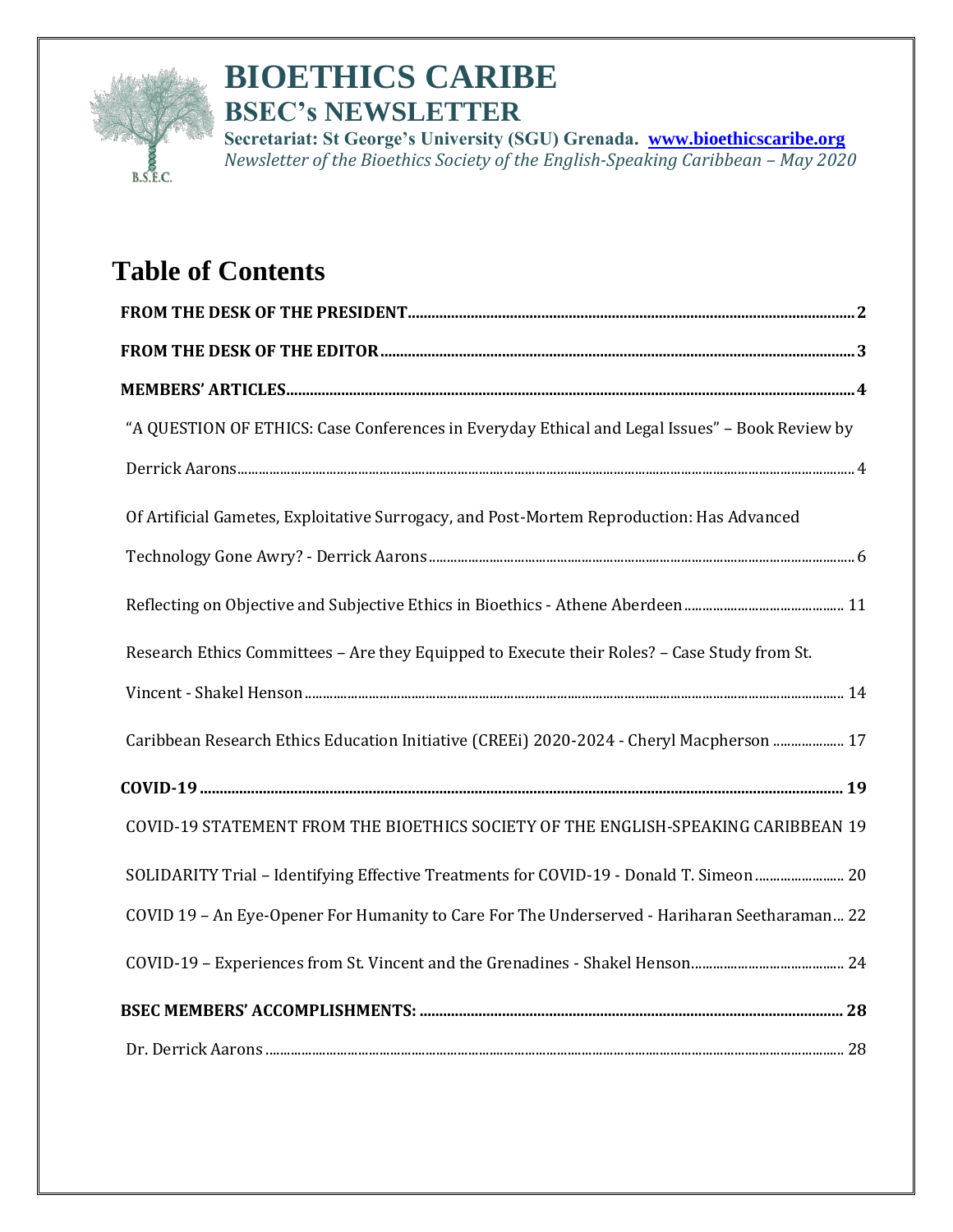

# **FROM THE DESK OF THE PRESIDENT**

<span id="page-1-0"></span>Dear BSEC Members,

It gives me immense pleasure to write this message during the release of our BSEC's Newsletter for 2020.

We have tried to put together some important current issues in Bioethics for your reading and feedback. Please feel free to record your comments on the website.

I wish to express my sincere gratitude to the contributors, to Dr Grace Sirju-Charran for her review and editing and our most efficient secretary Ms Kamille Williams for putting it all together

Thanks to all of you for your continued support for BSEC.

Best Regards, Professor Hariharan Seetharaman President, Bioethics Society of the English-Speaking Caribbean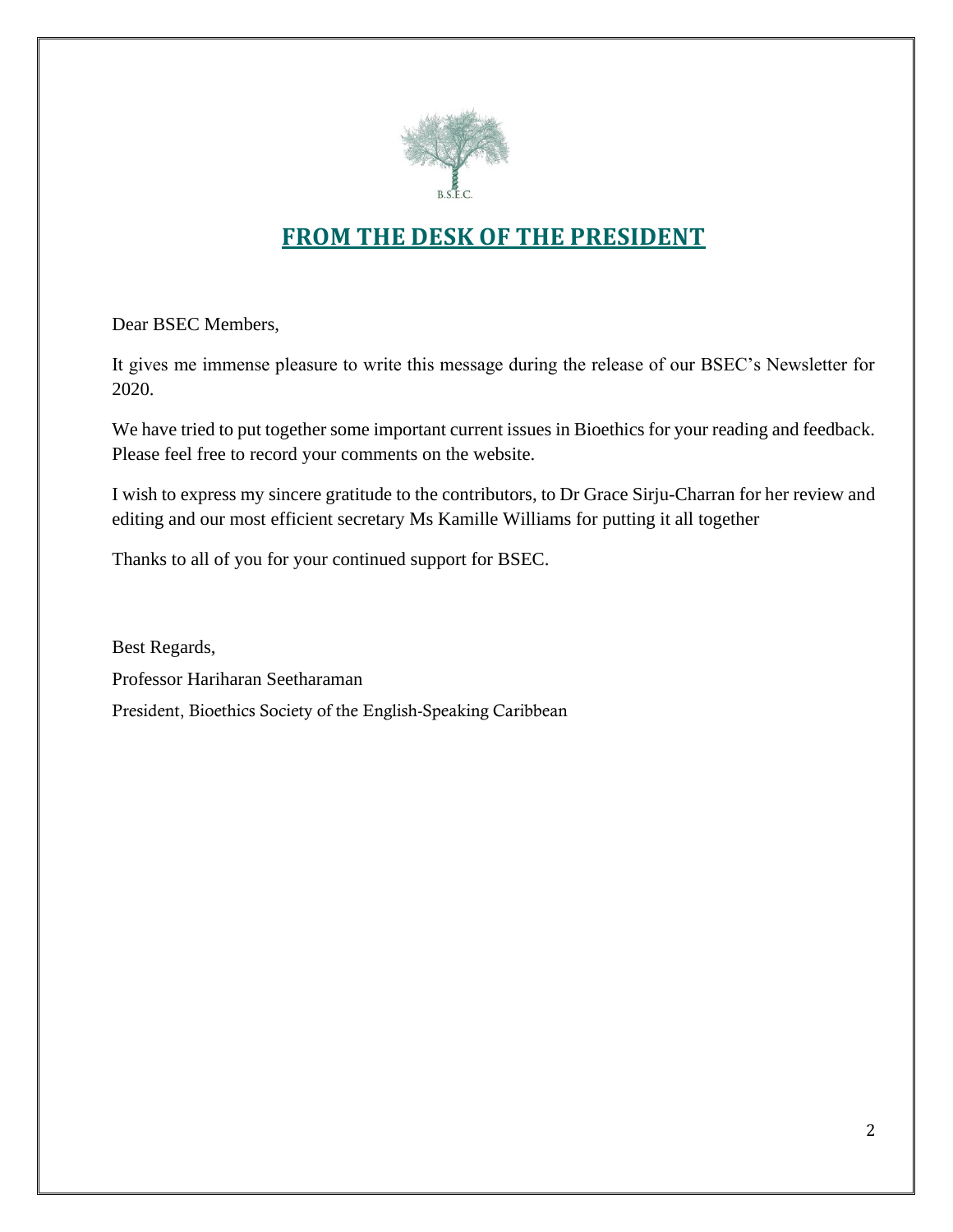# **FROM THE DESK OF THE EDITOR**

<span id="page-2-0"></span>I am pleased to share with you the links to two documents now available on UNESCO's website. The first is a joint **IBC and COMEST Statement on COVID-19** co-authored by the [International](https://unesdoc.unesco.org/query?q=Corporate:%20%22International%20Bioethics%20Committee%22&sf=sf:*)  [Bioethics Committee](https://unesdoc.unesco.org/query?q=Corporate:%20%22International%20Bioethics%20Committee%22&sf=sf:*) and the [World Commission on the Ethics of Scientific Knowledge and](https://unesdoc.unesco.org/query?q=Corporate:%20%22IBC%22&sf=sf:*)  [Technology](https://unesdoc.unesco.org/query?q=Corporate:%20%22IBC%22&sf=sf:*) while the second is for UNESCO's press release on an update of the process of the elaboration of **UNESCO´s Recommendation on the Ethics of AI:**

1. <https://unesdoc.unesco.org/ark:/48223/pf0000373115>

2. [https://en.unesco.org/news/unescos-international-expert-group-begins-work-drafting-first-global](https://en.unesco.org/news/unescos-international-expert-group-begins-work-drafting-first-global-recommendation-ethics-ai)[recommendation-ethics-ai](https://en.unesco.org/news/unescos-international-expert-group-begins-work-drafting-first-global-recommendation-ethics-ai)

In addition to the UNESCO's IBC / COMEST statement on COVID-19, this issue has four further articles on this pandemic, authored by BSEC; Hariharan Seetharaman, Shakel Henson and Donald Simeon. Other articles are by Derrick Aarons who discusses the ethics of the latest developments in Assisted Reproductive Technologies; Shakel Henson develops a Case study on Research Ethics Committees in St. Vincent while Athene Aberdeen's piece is a reflection on Subjective and Objective Ethics. Cheryl McPherson has provided information on CREEi's programme for 2020-2024 and Derrick has written a review of the book by Prof. Sir Errol 'Mikey ' Walrond entitled: "A Question of Ethics: Case Conferences in Everyday Ethical and Legal Issues"

We look forward to your "blogs" on any or all of these articles.

Be Safe and Stay Well.

Grace Sirju-Charran Editor and Vice-President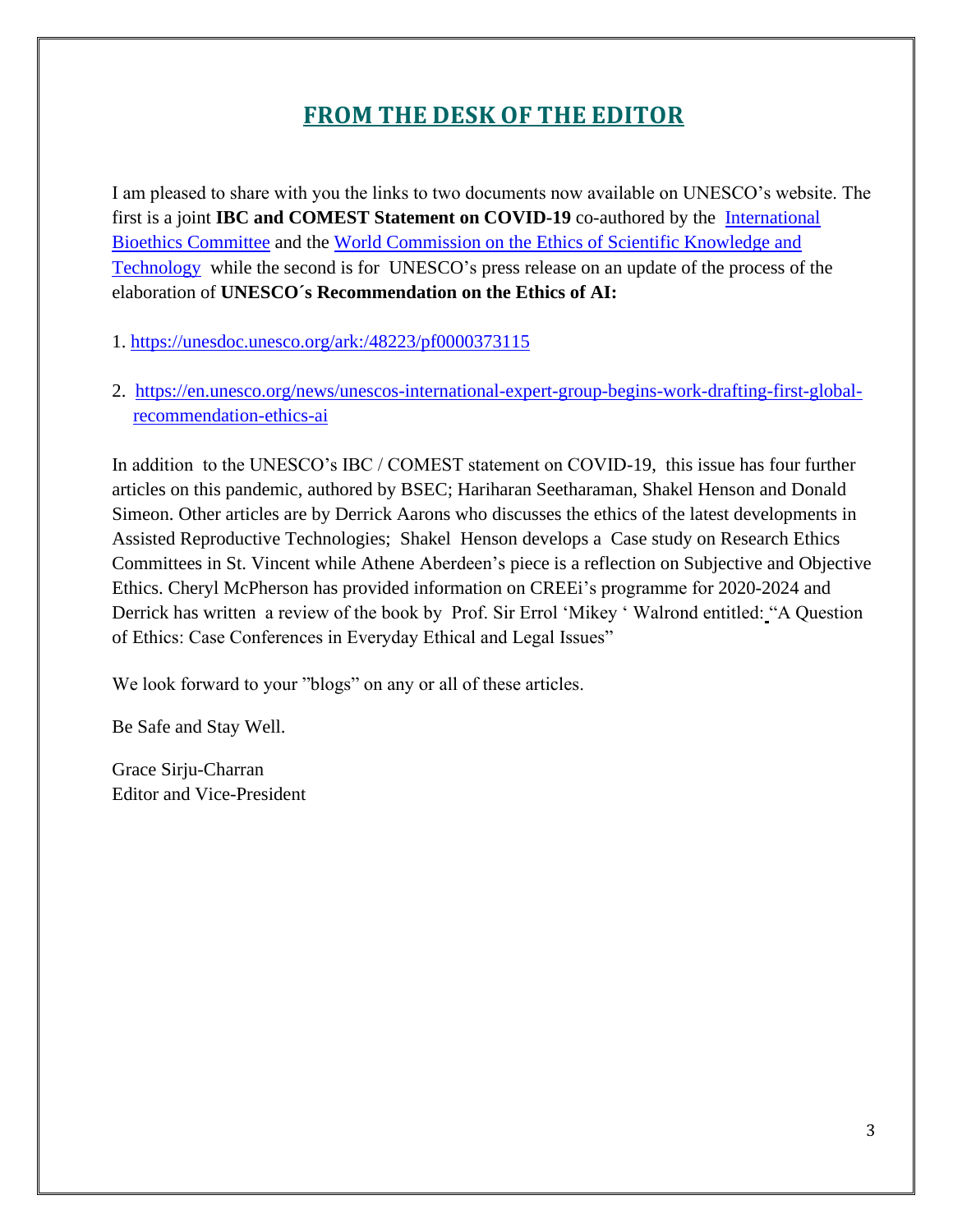# **MEMBERS' ARTICLES**

### <span id="page-3-1"></span><span id="page-3-0"></span>**"A QUESTION OF ETHICS: Case Conferences in Everyday Ethical and Legal Issues" – Book Review by Derrick Aarons** MB.BS.(UWI), M.Sc.(Bioethics), PhD (McGill)

#### AUTHOR: Prof. Sir Errol 'Mikey' Walrond

The Preface of this book aptly captures the challenges faced within the medical field when seeking to persuade health care professionals to discuss and deliberate on the ethical issues associated with the technical work they do in various health care arenas.

In this book, Professor Sir Errol Walrond, Emeritus Professor of Surgery and Former Dean of the Faculty of Medicine at the University of the West Indies, Barbados, addresses some of the most important ethical issues that present within clinical settings, including issues of consent and confidentiality, counselling and alternatives in medicine, end of life issues, professional conduct, resource allocation, child abuse, issues of culture and religion, legal jeopardy, and some ethical issues in public health.

The plethora of ethical issues that are raised within the varied ethical cases to be found within this book can lead the uninitiated medical practitioner to wade through the numerous ethical conundrums, sometimes with no clear ethical signposts of which matters should be given greater ethical weight. To mitigate this, Professor Waldron provides guidance by identifying some of the important issues raised within each case, explains the technical issues to be considered in the analysis of each case, and discusses some of the important considerations to be done within the context of each topic.

With such an approach, the health care professional is provided additional insights into each ethical challenge, while members of the lay public can obtain insights not only into the sometimes tortuous deliberations that health care professionals should carry out, but also may more fully understand the outcomes of these issues when they are presented to them within the clinical setting.

Some very thorny issues are discussed, such as the responsibility a doctor may have, to act against a parent's wishes in the best interest of the child, or whether religious considerations can override the law in the diagnosis of brain death, or whether psychiatric assessment is the final determinant in assessing mental competence. Issues of patients' vulnerability, such as being mute and unable to express one's preferences are also explored, as are matters relating to the consideration of individual rights and same sex spouses.

This collection of cases also explores the critical issues of the impact of social media on medical practice, and the conundrum that occurs in HIV infection where the age of consent, pregnancy in a young woman with more than one sex partner, and extra-marital relationships are fundamental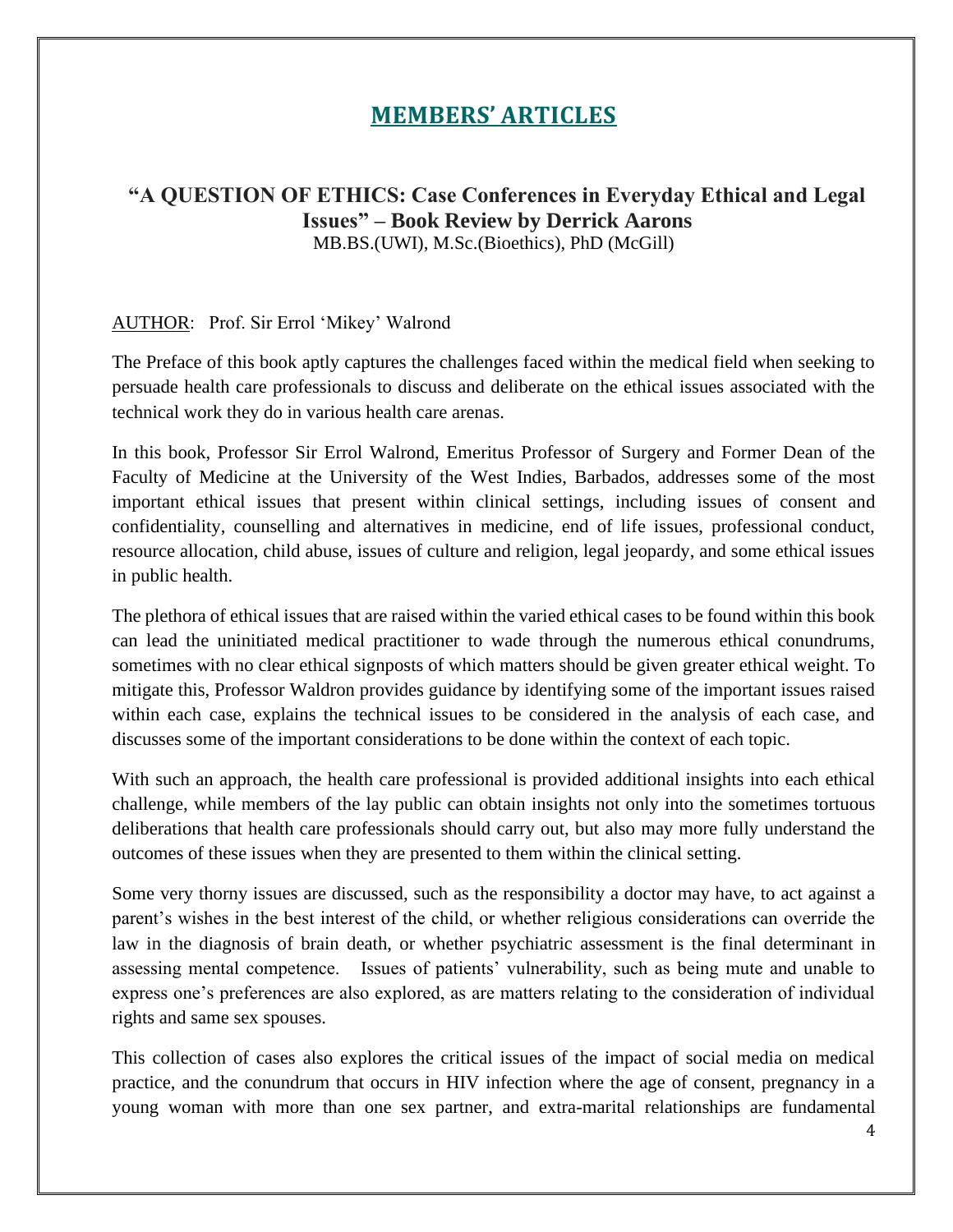considerations. The ethical requirement of developing the skill of delivering bad news is also among the issues raised by cases within this book, as is a case that pits proffered allopathic treatment against treatment and recommendations made by an alternative medicine practitioner.

Does the unborn have rights? What are the rights of a father? Do health professionals have rights to carry out treatments that may cause harm? All these issues are found within one of the cases outlined in this book. Should patients be offered surgery when the outlook is poor? What are the considerations in Do Not Resuscitate (DNR) orders? Should supportive therapy be withdrawn when there is no hope of recovery? These ethical issues are discussed in the chapter "*To Live or Die*."

The chapter on '*Allocating of Resources'* stimulates the reader to consider whether doctors should do all that is possible without considerations of the costs and resources involved. Further, it considers whether it is ethical to demand payment first before treatment. The challenges posed by childhood sexual abuse are also illustrated by cases reported in the chapter on this issue, while issues such as the impaired physician, incorrect diagnosis, and restraining a patient are discussed within the chapter on "*Patients at Risk."*

Issues such as a patient allegedly threatening a nurse and how such a threat be handled; whether fear can justify a normally inappropriate action and ethical issues raised in the treatment of prisoners are all to be found in the chapter on "*Criminal Cases."* This book then ends on the very important matter of Public Health which includes the critical matter of public notification of a patient's illness and its purpose, and whether authorities can break the confidentiality of a patient without their consent.

"*A Question of Ethics: Case Conferences in Everyday Ethical and Legal Issues*" thus brings together a wide array of clinical cases that will be profoundly educational for all health professionals that work within the clinical arena, as well as for members of the public who would normally not have access to such insights into these challenging issues with various clinical settings!

#### *Review by:*

Dr. Derrick Aarons JP, MB.BS. (UWI), M.Sc. (Bioethics), PhD (McGill)

Consultant Bioethicist and Family Physician

Member of the International Bioethics Committee (IBC) of UNESCO

Former Ethicist of the Caribbean Public Health Agency (CARPHA)

Former Bioethicist on the Ethics Committee, Faculty of Medical Sciences, UWI, Jamaica

Founding President and Convenor of the Bioethics Society of the English-speaking Caribbean (BSEC)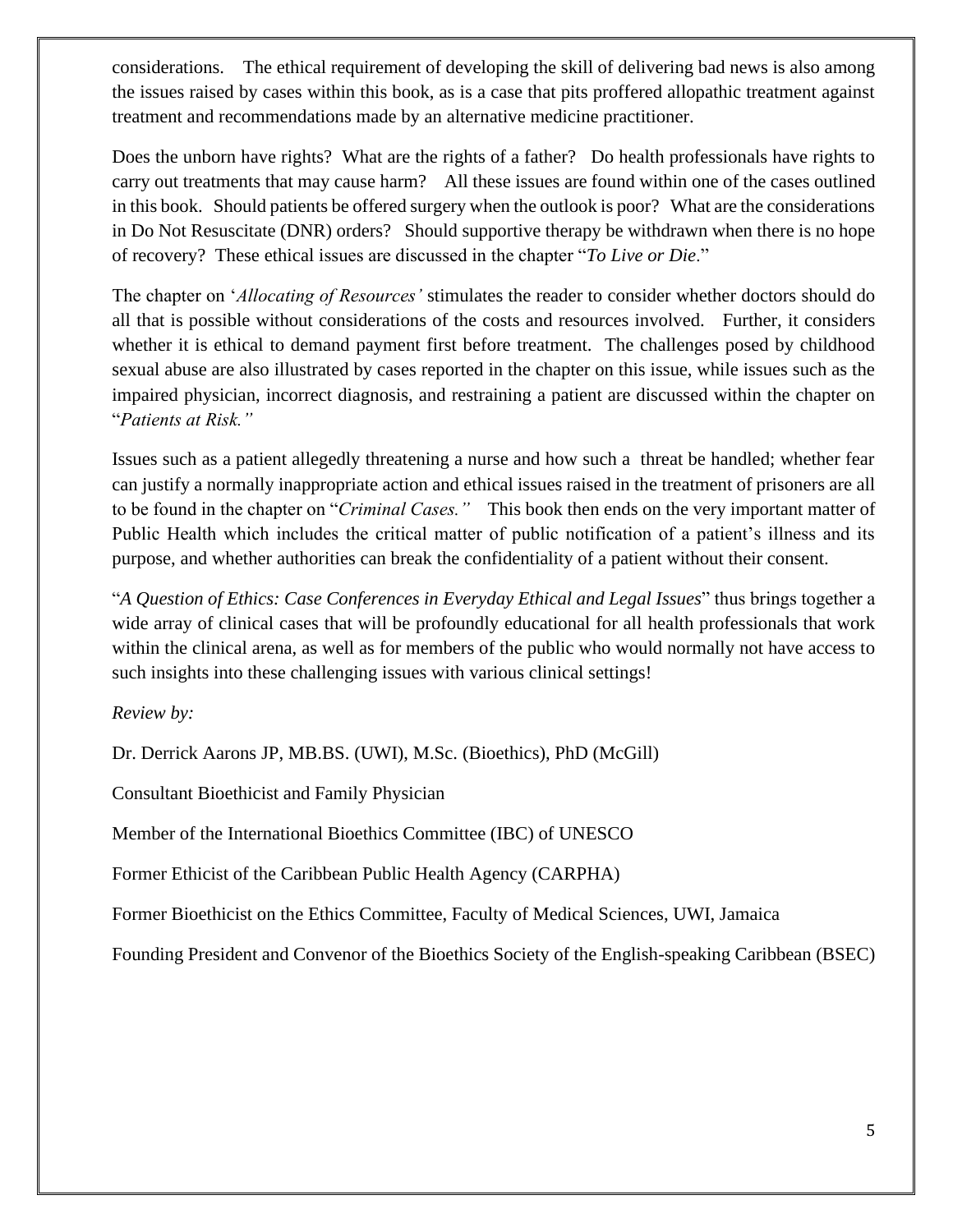### <span id="page-5-0"></span>**Of Artificial Gametes, Exploitative Surrogacy, and Post-Mortem Reproduction: Has Advanced Technology Gone Awry? - Derrick Aarons MB.BS.(UWI), M.Sc.(Bioethics), PhD (McGill)**

## **A Presentation to the 11th Annual Bioethics Forum, QEH & BSEC, Barbados – Oct. 27, 2019**

#### **Introduction:**

Advanced technology refers to new or developing Information Technology( IT) innovation that promises to provide significant value in the future. Advanced technology is being used in several environments, including artificial intelligence, digital medicine and health care, autonomous robots, and spacecraft.

The future of advanced technology currently has no limit, with the stated aim to advance the personal lives of consumers and their families (Anahi, 2018). Reportedly, it will make services and processes simpler and more affordable. Innovations such as self-driving cars, Virtual Reality (VR) through the use of powerful computer processors creating life-like experiences which can be used, for example, by psychiatry professionals to treat conditions such as post-traumatic stress disorder - PTSD, and Artificial Intelligence (AI) utilizing emerging algorithms, robust computers, and massive data collection, are some examples of this.

The Internet of Things (IoT) is helping to make all these a reality through the interconnection of smart computing devices in everyday objects like a thermostat, dishwasher, and refrigerator, and so it is possible to wash dishes using a simple voice command, or be reminded to eat fruits and vegetables that will soon go bad.

This article addresses three derivatives of this advanced technology and some of the ethical issues they pose for us. The derivatives are: i) The production of artificial gametes ii) Surrogacy utilizing assisted reproductive technologies, and iii) Post-mortem reproduction.

#### **Artificial Gametes**

Assisted reproductive technologies (ARTs) have evolved at great speed in the recent past, and ARTs may technically? be used by single persons, same sex couples, or heterosexual couples utilizing various modalities (IBC, 2019). The ARTs may be used in fulfilling the wishes of some persons by overcoming some of the biological constraints on procreation.

However, across various societies, there are many economic, cultural, scientific, ideological, ethical and religious implications that are derived from the use of this technology, as they may challenge the traditional beliefs a society has about procreation, the institution of family, marital relations, parental relationships, the human body, and life itself.

Up to this point in time, gamete donation, whether in the form of sperm donation by a man, or egg donation by a woman, has been the only solution to remedy the lack of functional gametes in either sex partner. So, gamete donation may be used by heterosexual couples to treat medical infertility.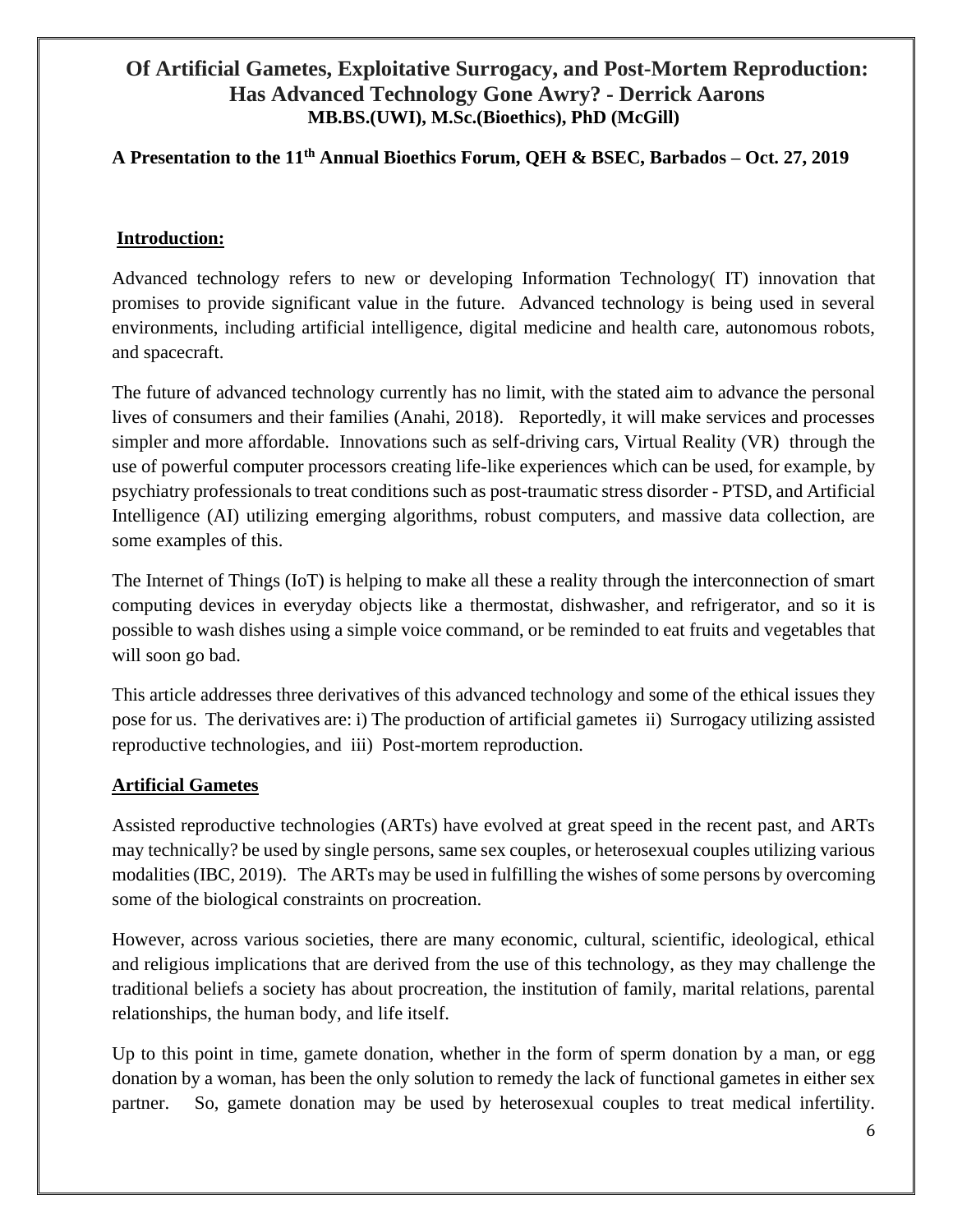However, gamete donation can also be used by lesbian couples, single women, gay couples, or single males – these latter two utilizing a surrogate womb being provided by a willing female.

New challenges are now being posed by the possibility of the production of artificial gametes. Research scientists are currently exploring several pathways to creating gametes in-vitro and plausible biological routes towards the production of artificial sperm in men and artificial eggs in women have been described in the literature. Further, if the technological mechanisms are successful, it could also be possible to find biological routes for the development of sperms in females, and eggs in males. However, the state of knowledge on the functionality of all this, as well as safety concerns about the key methods are limiting the process and thus presenting a major challenge to those who wish to proceed towards new discoveries.

On the other hand, possible future use of artificial gametes could increase the availability of gametes for fertility clinics, where natural gametes are in short supply, and for gamete biobanks. When the gametes are produced from the same person (utilizing, for instance, autologous stem cell techniques), it may be possible for infertile persons who now use donated gametes to actually have a child who is genetically related to themselves.

The 1<sup>st</sup> successful report of the process was through the creation of viable offspring using cells from two male mice, and this was published in the journal *Stem Cell* in October 2018. The offspring was created by genetic manipulation of stem cells from the two male mice using the CRISPR-Cas 9 technology, without using any female cells. Although those died within 48 hours, the research team was further able to produce an offspring using cells from two female mice that were healthy( and able to reproduce).

#### Ethical concerns:

The production of artificial gametes and same-sex reproduction however pose a fundamental challenge to many assumptions we currently have about the limits of human reproduction. Further, these techniques raise issues related to how infertility, gametes and parenthood are now understood, as well as ethical concerns such as the commodification of human reproductive materials; the question of whether further research on the whole process is warranted or should be shelved; possible genetic or psychological harm to the offspring; and gender and parenthood issues

This matter will also influence legislation and regulation. Further, artificial gametes raise issues that will prove particularly difficult to solve or resolve e.g. possible gamete theft and the prospect of unwitting parenthood

#### **Surrogacy**

A surrogate is a woman who bears a child on behalf of another, either by having her own egg fertilized by the other woman's partner, or from the implantation in her uterus of a fertilized egg from the other woman (Oxford Dictionary). However, with the advanced technology, surrogacy has gone beyond the traditional two-parent, male-female constellations.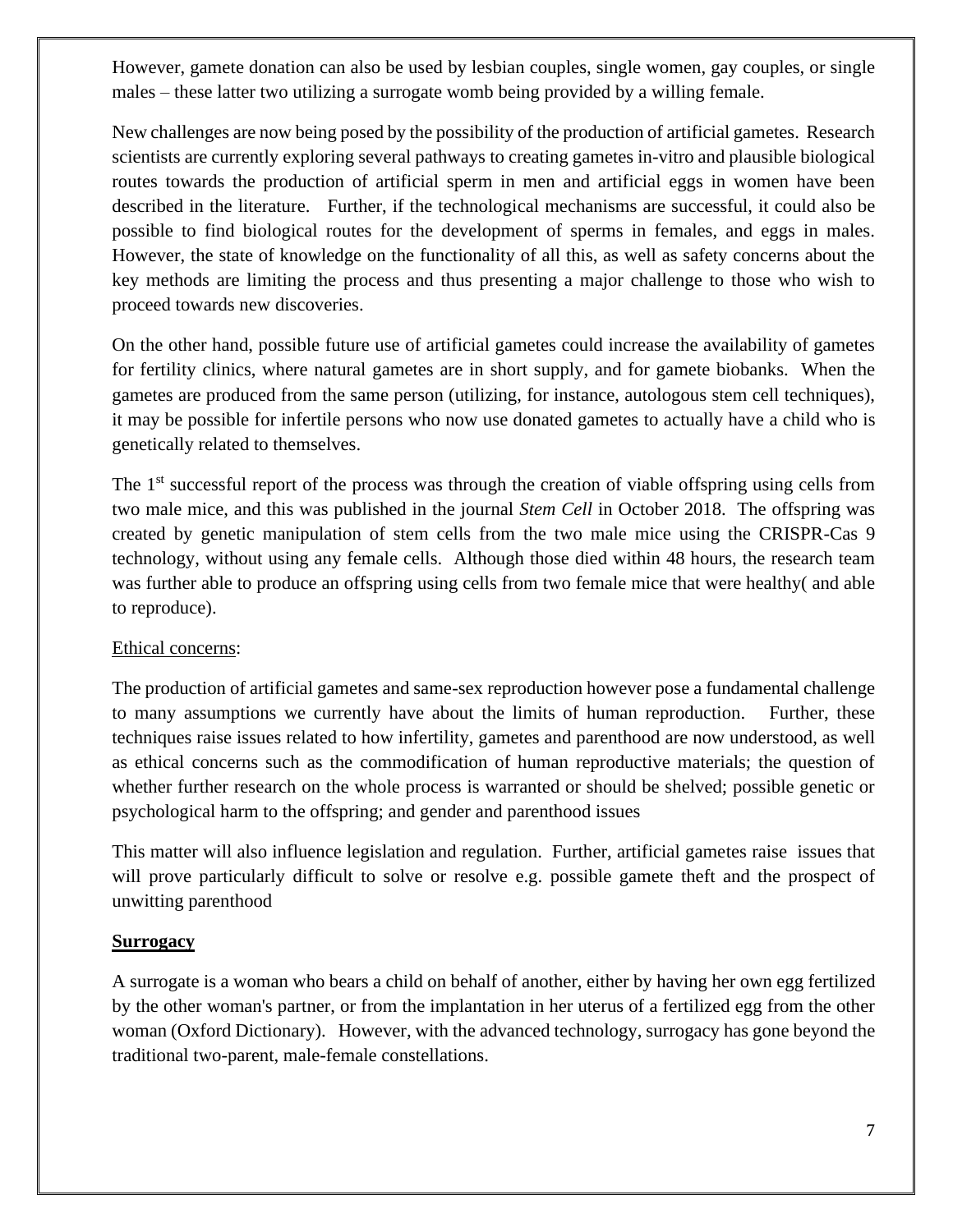Many issues surround the notion of surrogacy in many jurisdictions. In some states, surrogacy is regulated under specific conditions, while in others the activity is expressly forbidden. In some situations, citizens have opted to travel overseas to access the service in states where the practice is legal.

#### Arguments in support of surrogacy include:

a. Surrogacy may represent the last opportunity to become parents (e.g. a woman who has lost her uterus due to cancer), and so altruistic surrogacy i.e. without economic payment should be permitted.

b. Surrogacy should be perceived as being morally equivalent to the donation of organs between living donors, in which no money changes hands.

c. Surrogacy should be allowed with specific regulations to protect the parties involved, with the welfare of the child being the most important; and

d. In cross-border surrogacy, the territorial distance between the child and the woman who gave birth is great/desirable? and convenient, since it is a potential way to avoid any relationship of the child with the woman who provided the gestation for nine months.

#### Arguments against surrogacy include:

a. Most surrogates' decisions are made under duress, and so surrogacy is often said to be a form of exploitation of women. Surrogates are often women with few options for meeting compelling financial needs, which thus make them vulnerable to exploitation by intermediaries. Examples of this social injustice arise in poor countries, where women are exploited by intermediaries for intended parents coming from wealthy countries where such surrogacy is prohibited.

In these cases, there is often a 'market' of particularly vulnerable women who are for the most part partly illiterate, and in disadvantaged socio-economic conditions and not able to fully understand and grasp the essence of the ethical issues involved in their action. Alternately, they may understand, but cannot choose to act differently due to their dire circumstances. Further, even in some wealthy countries, the social differences and the existence of disadvantaged social classes could allow similar market forces to exist, wherein genuine consent does not play its real role.

b. The lack of real informed consent, as women entering surrogacy are often unable to anticipate the substantial risk that they run in the process. They may not understand that they are likely to form an emotional bond between themselves and the foetus during pregnancy, which may render relinquishing the child at delivery extremely difficult.

c. Surrogacy constitutes an expression of commodification of the woman through her social role as a mother. Thus, surrogacy transactions are inherently degrading to women and violate their dignity.

d. Gestation comes with endless decisions about lifestyle, as this may have a direct impact on the foetus. When it involves an undertaking by contracted parties (as in surrogacy), the risk of conflict between the surrogate mother and the intended parents is very high. The surrogate's workday, lifestyle and diet, the treatment for any illness from which she may suffer, will all be evaluated by the intended parents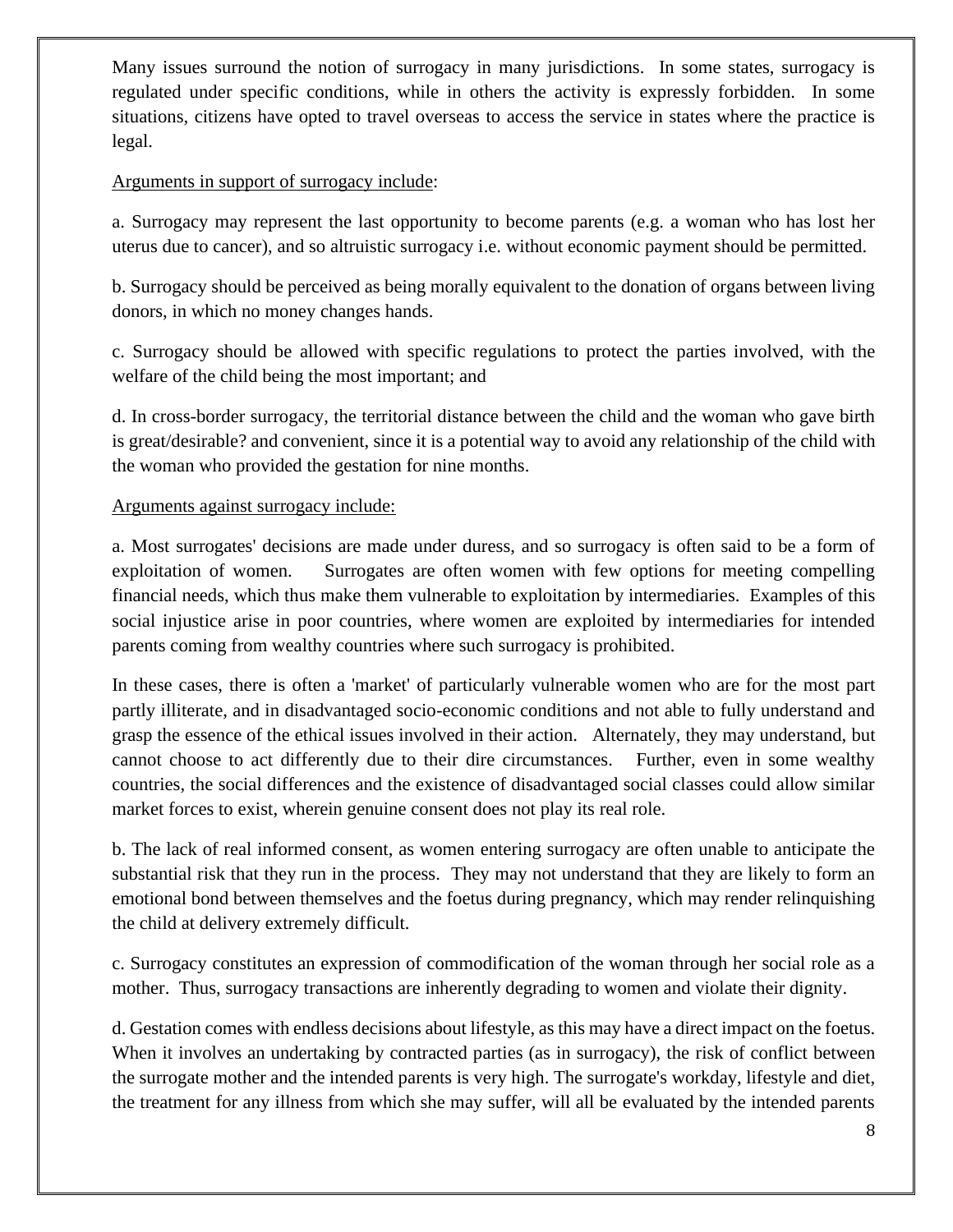who may seek to dictate these circumstances. They may well state that she undertook to gestate on their behalf, and so they are the ones who should decide in the best interests of the child. Surrogacy therefore also risks entailing an intrusion into the private life of the surrogate.

e. There is the risk of possible abandonment of the child at delivery by the intended parents if it does not meet their expectations for which it was acquired. They may have been pre-natal diagnosis, and careful selection of donor gametes in an effort to get the 'best product' or the 'best child', with the belief that perfection can be determined at birth.

#### **Post-mortem reproduction**

Reproduction after a sexual partner has died may be possible through three mechanisms:

1. The procurement of sperms by harvesting them from a recently deceased man for immediate or future use by the remaining sex partner.

2. Using frozen eggs, sperm, or embryo obtained from a deceased partner, so that the remaining partner can have a child when they wish.

3. Using donated cryo-preserved eggs, sperms, or embryo after the death of the donor in a gamete or embryo donation procedure, which may also be combined with surrogacy.

#### Ethical concerns:

We should note however that post-mortem use of sperms, eggs, or embryos invariably raise complex ethical and legal dilemmas related to autonomy, informed consent, privacy, inheritance,

as well as child welfare and child dignity, children's rights, issues related to the dignity of the deceased person, and a respect for their wishes (Bahadur, 2002; Batzer et al., 2003).

#### **Complex Ethical Issues**

The technological imperative is with us, and its positive impact on medicine and health care is undeniable. However, some still have unknown long-term consequences, while others raise the ethical issue of distributive justice – whereby not all persons can access the technology due to high cost factors, and resource allocation and distribution across the society are unresolved and perhaps intractable issues in some cases.

Has advanced technology gone awry? Has it created more problems than we are able to solve? Is it forging ahead without any consideration of ethical issues that affect society? Consider that in postmortem reproduction or in post-divorce, any use of cryo-preserved gametes or embryos for gestation may present a wide complexity of biological, social, and psychological factors that involve ethical considerations of matters such as autonomy and the voluntary consent of the donor.

Should utilitarian approaches be the only consideration whereby consequential market forces determine the outcome of motherhood, and gestation can be sold subject to a legal regulation of the market? Where the amount of compensation to a surrogate for the costs of pregnancy and disturbance of her working and family life depends solely on her capacity and ability to negotiate a beneficial contract?

9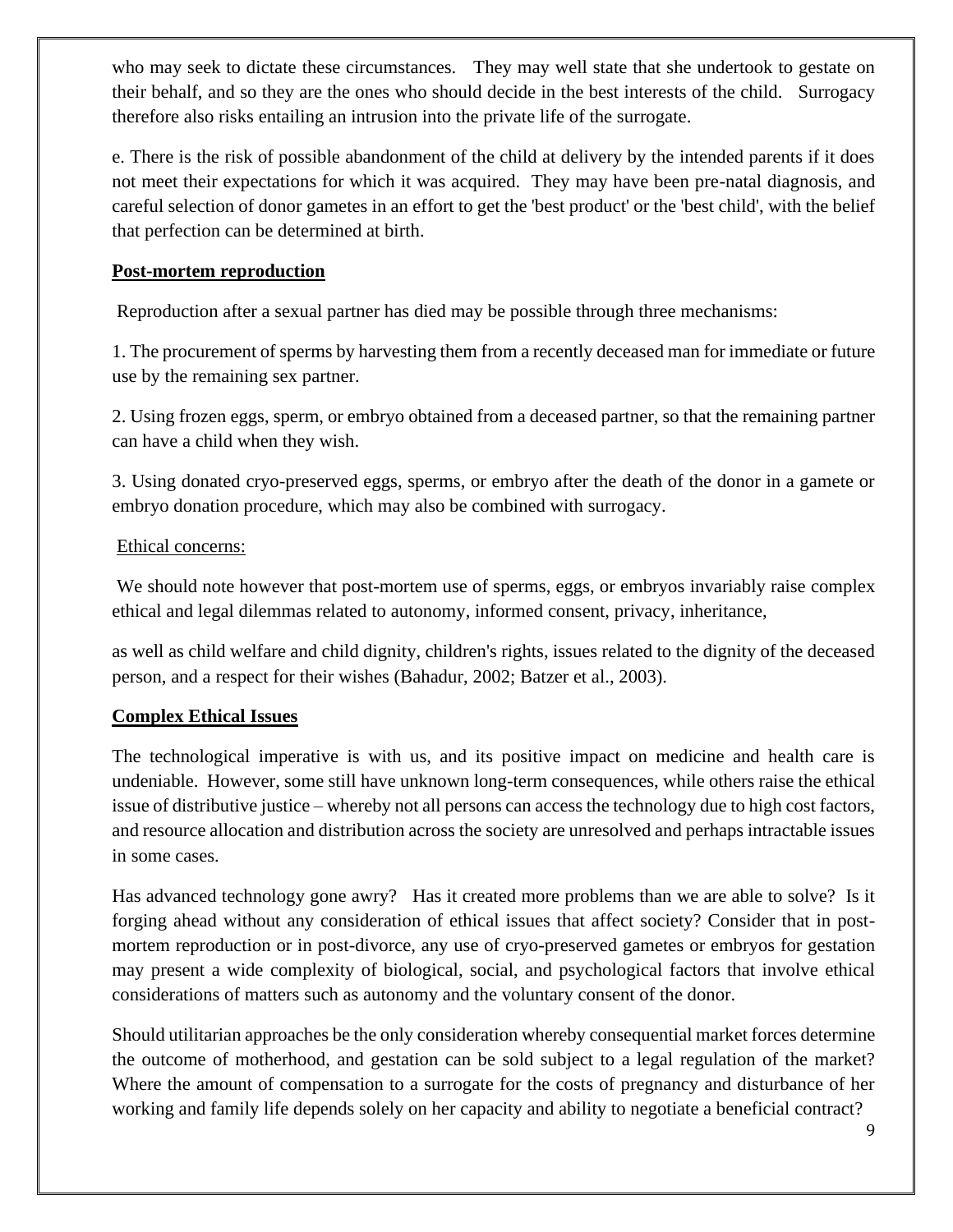In the ethical consideration of artificial gametes, surrogacy, and post-mortem reproduction, where does the notion of the best interests of the child fit in? To further complicate the issue, does everyone not have a right to procreation? Is advanced technology seeking to satisfy wishes, but only for those who can afford it?

At the heart of all these questions is the matter of human dignity - dignity of both adult and child. This refers to the intrinsic value of every human being. The implication is that any commodification of the human body should be rejected, as the human person should never be treated merely to serve someone else's goals. Hence payment for human cells or body parts should never be accepted, nor should payment for using a woman as the carrier of someone else's child in surrogacy.

#### **Recommendations**

Vulnerable people should always be protected, as economic vulnerability renders persons open to exploitation. This may require legislation and regulations in certain countries.

Health professionals who administer ARTs should be especially conversant with all these matters, particularly in the ethical and legal implications that underlie the process. The principle of utility, which would include an assessment of benefits versus risks, is also critical to the process, as is the principle of justice involving fair access to any beneficial treatment.

All of these technological advances with their attendant challenges are occurring within society and will invariably impact the members of society, whether for the good or the bad, therefore representatives of society should be present from the conceptual phase of any research into developing technologies, to help determine whether they are ethically acceptable or desirable.

Governments, sponsors of technological research, and civil society should help ensure the safety of advanced technologies, particularly regarding their short and long-term effects on women, men, children, and the family.

National governments should also ensure distributive justice, by supplementing and providing access to beneficial technological developments to those having the greatest need, and not to those who can best financially afford the technology.

Further, professional organizations and health professionals should promote constant evaluation of the safety of these advanced technologies, and develop ethical guidelines for their use, unequivocally focusing on medical ethics over business interests.

#### **References**

- 1. Anahi, A., June 20, 2018. Artificial Intelligence: What is Advanced Technology and Manufacturing? / iTexico. Accessed: Aug. 18, 2019: [https://www.itexico.com/blog/what](https://www.itexico.com/blog/what-is-advanced-technology)[is-advanced-technology](https://www.itexico.com/blog/what-is-advanced-technology)
- 2. International Bioethics Committee (IBC) of UNESCO, 2019. Draft Report of the IBC on Assisted Reproductive Technologies (ART) and Parenthood. Paris: United Nations Educational, Scientific and Cultural Organization, April 5, 2019.
- 3. Oxford Dictionary.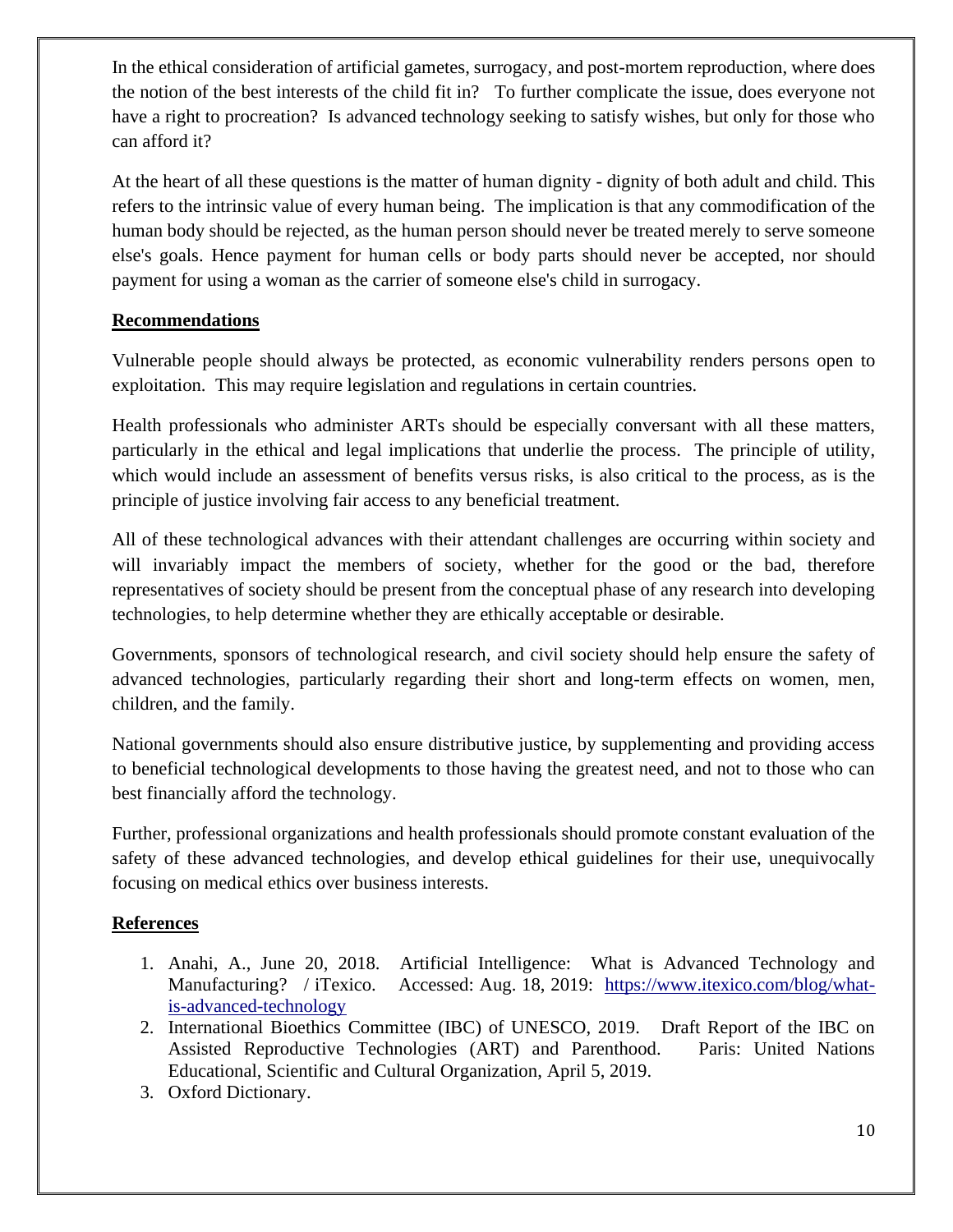- 4. Bahadur, G (2002). Death and conception. *Human Reproduction*, Vol.17, no.10, pp 2769 -75.
- <span id="page-10-0"></span>5. Batzer FR., Hurwitz JM., and Caplan A., (2003). Post- mortem parenthood and the need for a protocol with posthumous sperm procurement. *Fertility and Sterility*, Vol. 79, no.6, pp 1263 – 69.

### **Reflecting on Objective and Subjective Ethics in Bioethics Athene Aberdeen BA, English; MPhil. Linguistics; BA Theology; MA Theology;**

Mindful of the fact that there is no single approach to bioethics that can answer all the questions of the human heart and heal the human body and, also mindful that every single ethical problem about health care ethics is ultimately reduced to the conception of what it means to be human and to actualize personhood, the following is a brief reflection on the topic. A short definition of subjective and objective ethics is first presented; while ideas of moral agency, of whether actions or patterns of behaviour or structures are right or wrong and, the question of ultimate value will be mentioned since these are points of reference for normative ethical theory.

An objective ethic means that a good is recognized and does not change. This good is universal, and based on it, ethical precepts do not change either. This good is external to the human person in utilitarianism and in social biology theories, but in personalist and virtue ethic approaches it resides in the intrinsic dignity of the person. A subjective ethic on the other hand considers each value/good as mutable and ends in the autonomic desire of the patient. Such an understanding of the 'good' which often changes is the basis of liberal thinking. Both objective and subjective philosophical approaches largely determine the kind of policy found in politics, economics and healthcare in democratic states today.

Basically, the subjective approach to healthcare ethics decree that what cannot be measured qualitatively does not exist or, is not of interest to the ethical enterprise. In this sense, only facts or propositions-empirical evidence out there in the natural world (socio-biologism/utilitarianism) and not human beings per se count. Even healing -Beneficence is scored on a materialistic level, so that there is often a political solution to a moral challenge. Within this view, truth means verified moral statements such as 'good', bad', 'right", or 'wrong'. The question for whom also varies in different contexts. Since there is no universal conception of the good which is presupposed as wished for by a normal human person to thrive, some people in society will be left out. Furthermore, truth is created by men and not discovered; the basic theory of Act Utilitarianism. The value of the autonomy of the human person who creates 'truth' is found in liberalism and its variants and especially in healthcare ethics, as one of the four key principles embodied in the ethical theory of Principilism.

In practice, a subjective ethics sees the human person as separated and not connected to his family or to society. Not that family or society are not acknowledged but the acting person as a moral agent is sufficient unto himself or herself. Autonomy is considered above all other values even life itself. So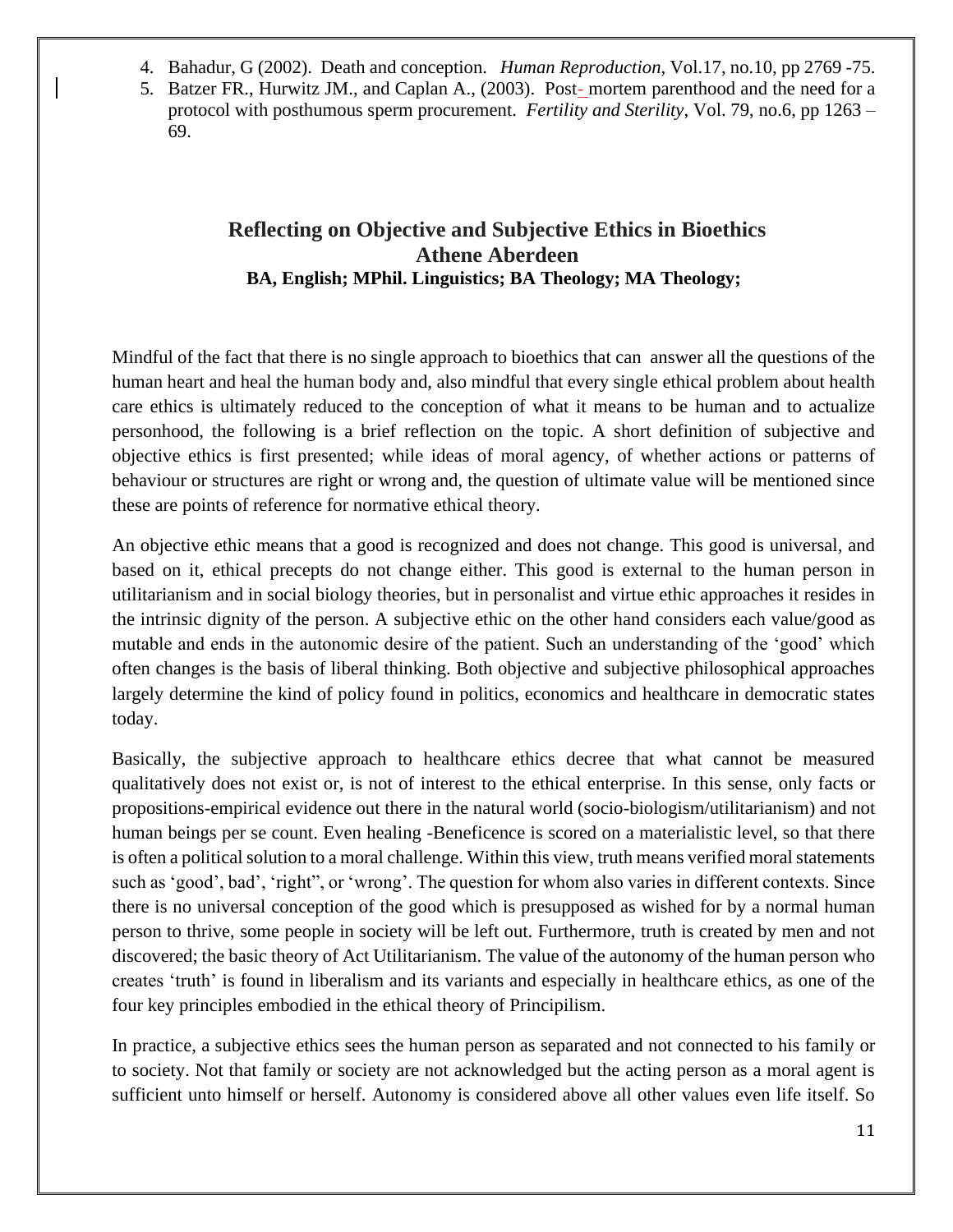that we have legal structures in the Western liberal state sanctioning in medical ethics, requests for euthanasia or Physician Assisted Suicide (PAS) by persons deemed as rational and free, i.e. unimpeded by external pressure to make decisions on their life plan. This practice is very questionable since in order to be achieved, autonomy needs life! When morality is left to the intention of the person doing the action, conflicts must arise, for one's autonomy will often clash with the expression of another person's autonomy. The door is also open to persons who can exercise a deleterious power on the rest of the populace who are not educated enough or, sufficiently mobilized to resist such advances. Above all else, a subjective ethics leads to moral relativism since my truth has equal weight with yours, once it allows life in society without sacrificing personal desires.

Unlike the above, an objective ethics begins with a clear understanding of who the human person is. In Personalist and in Virtue ethics the philosophical meaning of the person as a unity of a material body and a spiritual/rational soul is understood. This meaning has come down to us from classical, medieval and modern thinkers. What is often not well understood is that the spiritual soul is the active principle of the superior activities like thought and liberty, as well as the vegetative-sensitive activity of the organism- that is growth and healing, which is part of the person. Both aspects express the concreteness of personhood. This ontological understanding based on reason, is found in the philosophy and theology of Judaism, in Islam and in Hinduism, but more precisely Christian theology. In the latter, the person is also understood as made in the image of God, and, is thus expected to live a life that leads back to this unity in God as described in Revelation. As a result, the human person has an intrinsic dignity which is the ultimate reference point for any decision-making process. Concentrating on the body alone, or on the capabilities the person acting can demonstrate in the society, always reflect a dualistic understanding of the human person. Men and women are rational, exercise free will and responsibilities but always in reference to their intrinsic dignity. That is why Conscientious Objection is so fraught with legal and constitutional challenges in the nation state, because the concept of conscience implies the idea of human dignity: it implies seeing man as a "meaningful whole", a self-contained totality. Healthcare professionals who act or fail to act in relation to certain practices manifest dissent towards the order of authority or legislated norm. In so doing, they can invoke their fundamental rights and request that they not be allowed to fulfill the legal commands contrary to their conscience. Human dignity though contested at times, is enshrined in international law and ought to be respected whether the ethical approach is subjective or objective.

The maximum respect observed when dealing with human beings shows up with the personalist approach in ethics. Even when the rationality of the moral agent is compromised through illness or, the person is gravely and persistently hindered in the application of his or her cognitive powers, this respect is due. Human dignity must be acknowledged, for the spiritual soul, the vital principle of life is still present. Persons in the vegetative state are still human beings with their intrinsic dignity intact until death: the Karen Quinlan case comes to mind. Cost benefit calculations should never be used to pressure doctors and caregivers to end the life of such patients. Largely absent in modern bioethics but found in the personalist approach, and to a certain extent in virtue ethics is recognition of the social dimension of the human person as a critical aspect in the healing process. Virtue ethics define character traits of the moral agent, as discovered by reason, acquired by practice within a community of character- family, friends, hobby groups and church etc. –provided they are not dysfunctional. However, one is very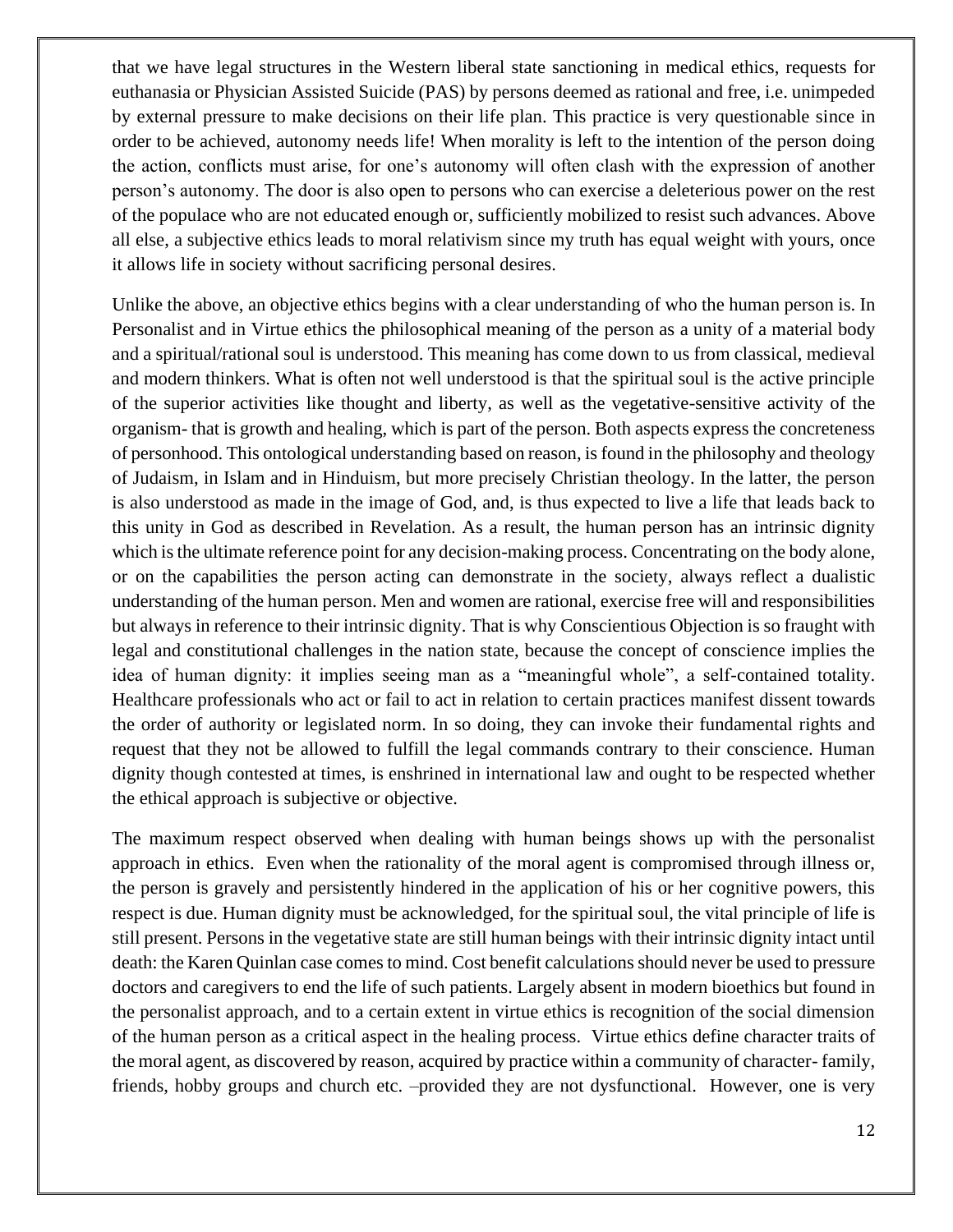much aware that moral training in virtues of prudence, justice, fortitude and temperance is necessary not only for physicians and caregivers, but for everyone in the society. Such training is needed to counteract the individualism that is so pervasive in all aspects of modern life. Unlike Personalist ethics, VE does not state an ultimate purpose in life for the moral agent so that action can be compromised by emotion, feelings or, even interests like the market. Finally, an objective ethic underscores the freedom in social life; a freedom that is tightly linked to justice and the common good. Even as we interact with our groups and communities, we have the responsibility that we owe to each other to procure each other's development and health. I believe that this awareness has been lurking in the bioethics field for some time, since there have been in the recent literature, topics on vulnerability, also on solidarity and, on the need for a sociological explanation of disease causation rather than relying on the exaggerated human agency that exists in research priorities and health policy.

Which is better, a Subjective ethic or an Objective ethic? The idea of Justice is not sufficiently developed in either ethic. A clearer conception is demanded by our recognition of global bioethics today. However, in my understanding of myself as a social animal, my Catholic Christian faith, and my awareness of the confusion and anger that can be caused by moral relativism, especially outside the biomedical field as seen in recent populist uprisings in Western democracies lead me to prefer an objective ethic. It does take care of more areas of human life than the subjective approach. At the heart of ethics is a concern about something or someone other than oneself. In medical intervention, seeing the patient as subject worthy of our respect, rather than as an object to be manipulated according to cultural trends, ought not to be taken lightly.

#### Works Cited.

- 1. Kelly, David F., Magill Gerard, and Henk Ten Have. 2013. Contemporary Catholic Health Care Ethics, 2<sup>nd</sup> edition. Washington DC: Georgetown University Press, 60.
- 2. <sup>1</sup>Smart, JJC. 1961. An Outline of a System of Utilitarian Ethics. Melbourne University Press, 1961.
- 3. <sup>1</sup> Jennings, B. 2009. Autonomy. Oxford Handbook of Bioethics, edited by Bonnie Steinbox, OUP, 72-89.
- 4. <sup>1</sup> Spaemann, R. 1989. The Individual. Should we always follow our conscience? Basic Moral Concepts. London and New York: Routledge 56-67 at p.67;
- 5. The Italian Committee for Bioethics. 2012. On Conscientious Objection and Bioethics 1-39. Accessed Jan. 2020.
- 6. http://bioetica.governo.it/media/171574/p102\_2012\_conscientious-objection\_en\_pdf
- 7. <sup>1</sup> Kittay, Feder E. 1999. Essays on Women, Equality and Dependency. New York: New York University;
- 8. Dodds, S. 2007. "Depending on Care: Recognition of Vulnerability and the Social Contribution of Care Provision." *Bioethics 21*:500-512. doi: 10.1080/1111/j.1467-8519.2007;
- 9. Herring, Jonathan. 2016. "Health as Vulnerability: Interdependence and Rationality." *The New Bioethics* 22 (1): 1-86, Accessed April 2018. doi:10.1080.20502877.2016
- 10. <sup>1</sup> Prainsack, B and Alana Buyx. 2011. Solidarity: Reflections on an Emerging Concept in Bioethics. UK Research Report, 135 pages. Nuffield Council on Bioethics. Accessed March 2016. 20-35.
- 11. <sup>1</sup> Azétsop, J. and Rennie. 2010. Principilism, medical individualism, and health promotion in resource-poor countries: can autonomy- based bioethics promote social justice and population health? *Philosophy, Ethics and Humanities in Medicine* 2010 5:1 Accessed March 2020.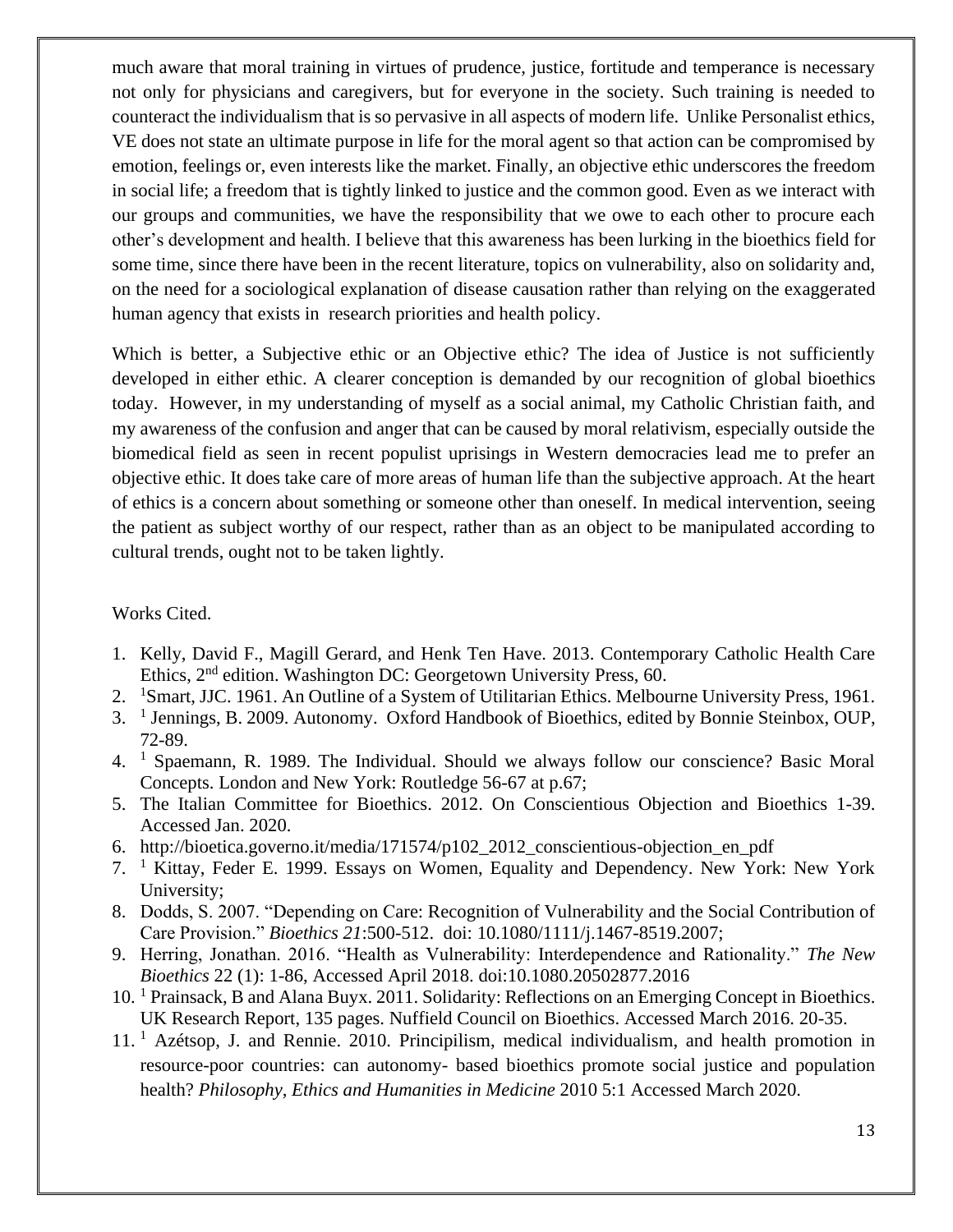### <span id="page-13-0"></span>**Research Ethics Committees – Are they Equipped to Execute their Roles? – Case Study from St. Vincent - Shakel Henson BSc, MD, MPH, MSc, MSc, MSBioethics, FRSPH, FRSTMH.**

#### **Introduction**

Research Ethics Committees (RECs) have *"inter alia"* the significant role of protecting the welfare and wellbeing of research participants. They have a duty to ensure that ethical principles are adhered to, so that research participants are not exploited nor subjected to unnecessary risk of harms but rather have their rights protected while they participate in studies (Zarowsky, Haddad and Nguyen 2013). Guidelines to support RECs executing their roles are clearly outlined and readily accessible from various sources such as The Council for International Organizations of Medical Sciences (CIOMS), an international ethical guideline that was specifically designed for low-resource settings like low- and middle-income countries (LMICs) (CIOMS 2016). Although it is expected that RECs will execute their functions, it is essential to note that not all RECs are monitored, and some ethics committees may be operating without any proper standard operating procedures in place or sufficiently trained ethics committee members.

Researchers like Lorenzo et al. (2010) and House, Marete and Meslin (2016) have reported that LMICs face the challenge of weak oversight and monitoring systems. In light of the aforementioned, the effectiveness of RECs in LMICs like St. Vincent and their ability to genuinely protect research participants comes into question. Given my personal experiences with two RECs in my home country St. Vincent, I strongly believe that there is a need for continual monitoring of the RECs in this country.

#### **Monitoring of Research Ethics Committees**

Dhai (2005) reported that the members of RECs in LMICs tend to be overworked as these RECs are often understaffed. Based on my experience with an ethics committee in St. Vincent, I concur with Dhai's (2005) report. It is therefore recommended that ethics committees should be staffed adequately since there is a need for research participants to be protected. Notably, these research participants tend to be especially vulnerable in low-resource settings (Zarowsky, Haddad and Nguyen 2013; CIOMS, 2016).

With the establishment of RECs, however, measures must be implemented to ensure that these ethics committees are functioning effectively. One would not encourage countries with weak or non-existing monitoring and oversight systems to dismiss RECs but rather I deem it extremely important for a system to be implemented for these RECs to be monitored on a continual basis.

High income countries like the United States of America (USA) have witnessed cases of unethical practices in research in the past, as evidenced by the Tuskegee Syphilis Study (Pence, 2015). Lessons were learnt from such cases, however, to the extent that there have been guidelines published, The Belmont Report, and some improvements in the ethical conduct of research (The Belmont Report, 1979; 45 CFR 46 2018). St. Vincent lacks the resources that the USA possesses but that does not mean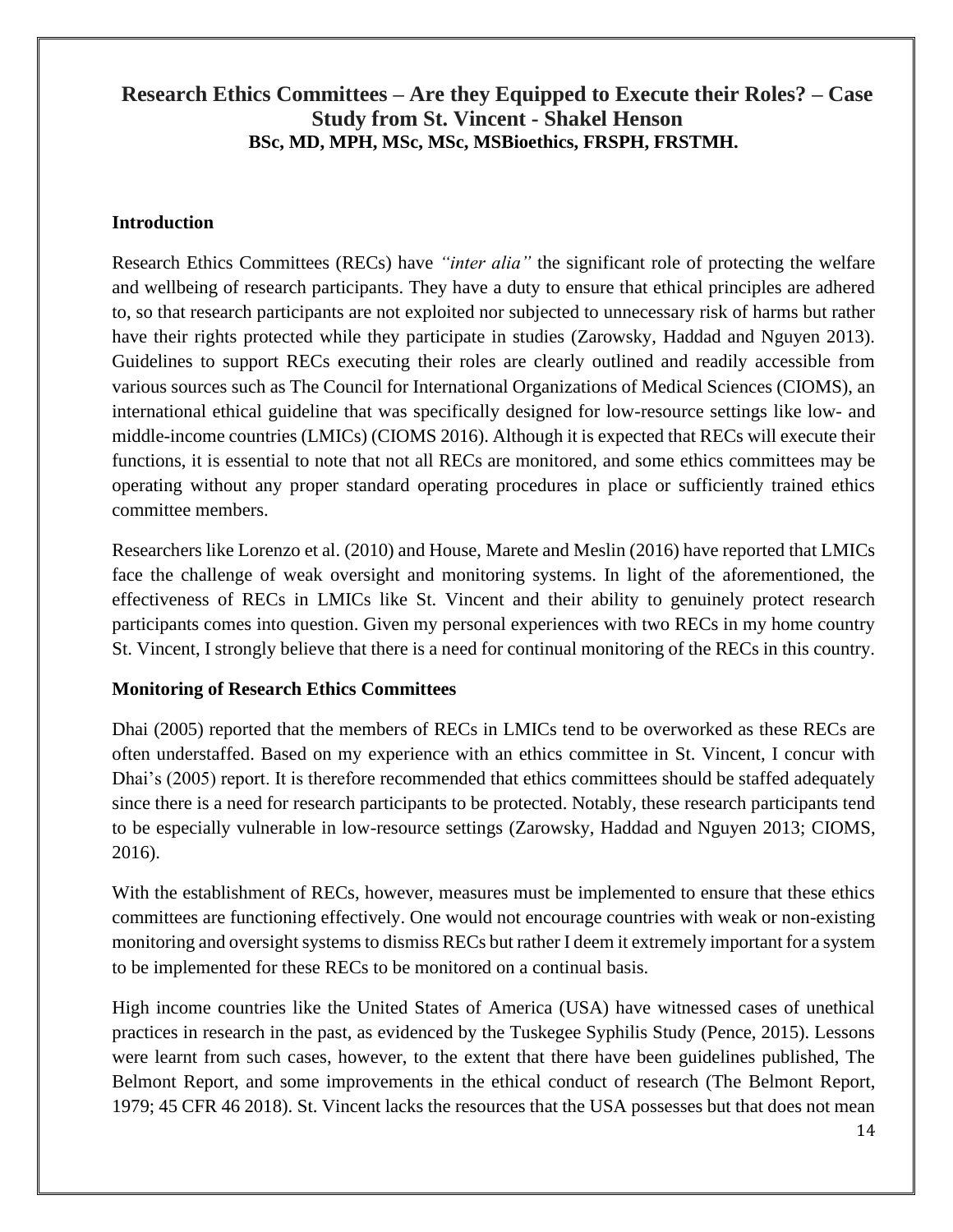that it is incapable of implementing effective oversight and monitoring systems for the RECs that exist in the country.

Brazil is an LMIC, which has been effective in regulating its RECs (Lamas et al. 2010). This country established a national ethics committee that oversees all of the RECs in Brazil. The national committee functions to monitor these RECs so as to ensure that they are adhering to ethical guidelines and are functioning optimally to protect research participants (Lamas et al., 2010). It is able to execute its role effectively since all of the RECs in Brazil must be registered (Lamas et al., 2010). Countries, like St. Vincent, should adopt this practice, which will help to better protect research participants.

#### **Experiences from St. Vincent**

About two years ago I was invited to be a member of a REC in St. Vincent. Unfortunately, there was no follow-up on this, and I am yet to attend a meeting of this ethics committee. One of its members noted, however, that there were insufficient members of the committee and persons needed to be trained so that the REC can function more effectively. Given my training in research ethics, I was asked to help teach some potential members of this REC. Like my membership, this too failed to be realized possibly because research ethics training is not high on the priority list.

Recently, one of my colleagues expressed disappointment with the manner in which her ethics committee is functioning. This REC, which is located in St. Vincent, was recently established. Members were assigned but more than 50% of these members have absolutely no training or prior exposure to research ethics. The ethics committee did not mandate training of its members but merely selected individuals from within the organization and established the REC just so that it can be documented that there is an ethics committee. No community members were selected and there were no discussions about having one become a member of the REC. The REC chair was selected based on seniority in the organization rather than competence in research ethics. Standard operating procedures were not established, and no clear guidelines were given to the members of the REC on how protocols should be reviewed. My colleague was highly concerned as the REC had started reviewing research protocols.

#### **Recommendations**

As was mentioned previously, LMICs like St. Vincent have limited resources, which serve as a barrier to RECs executing their roles effectively (Dhai, 2005). However, as per my experience, there is also the problem of underutilization of existing resources. Having a system in place that can assess how RECs are functioning, like the national ethics committee in Brazil that is responsible for oversight of all research ethics committees, will help to identify gaps, weaknesses and limitations of these ethics committees to optimally execute their duties. Once the problems have been identified then effective solutions can be implemented.

Strengthening oversight and monitoring systems in LMICs is highly encouraged. A key starting point, as was done in Brazil (Lamas et al., 2010), is to mandate that all RECs in a country be registered with the national research ethics committee. Failure to do this, however, will likely lead to research participants being inadequately protected. If the REC that reviewed the protocol was ineffective in executing its duties and lacks trained personnel to correctly identify ethical issues in research proposals,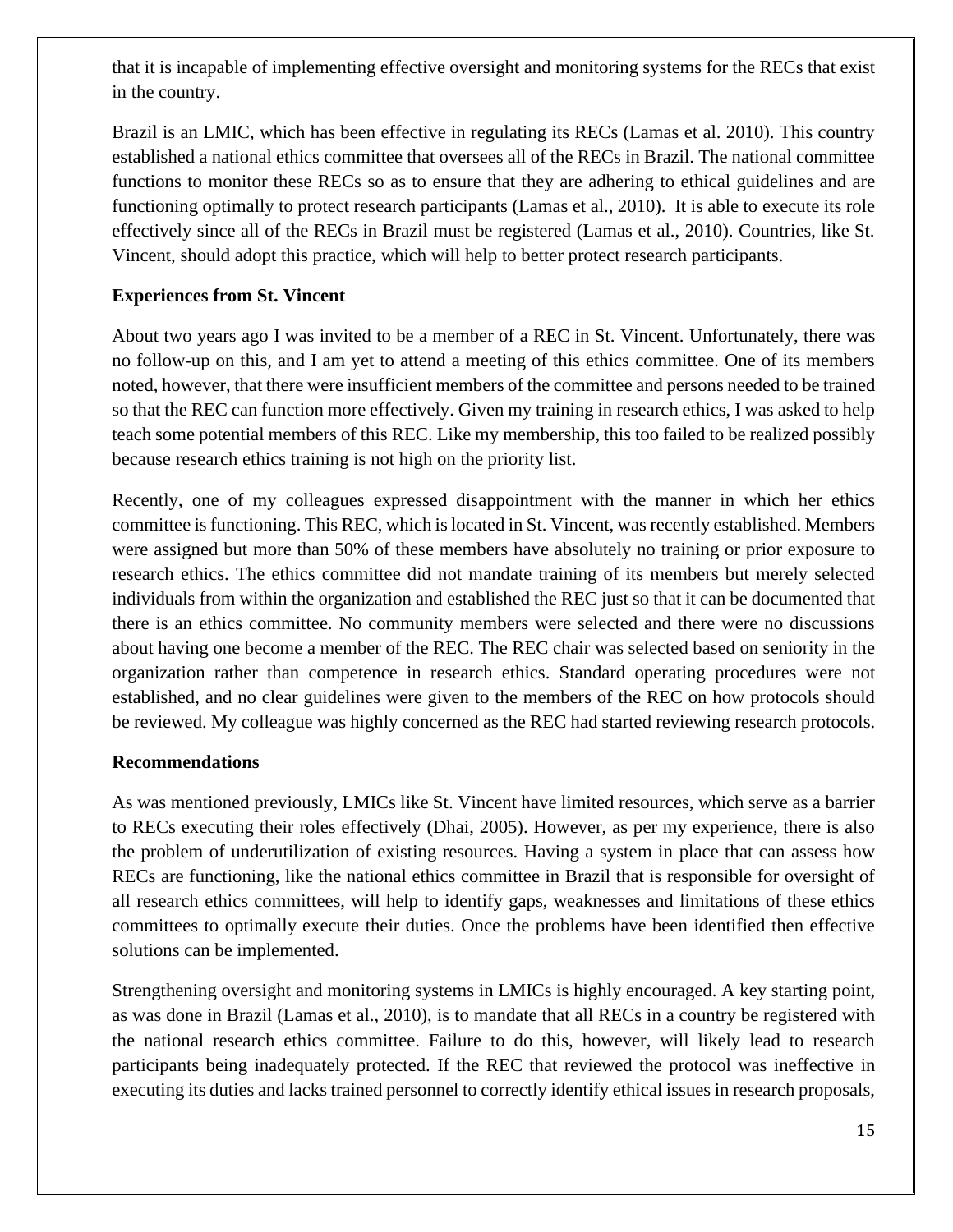then it would be very difficult for such an ethics committee to offer protection to research participants. Assigning a designated national ethics committee to monitor all RECs in the country is recommended. There is no need for a large committee to do this monitoring, but its mere existence will encourage RECs to carry out their duties effectively.

#### **Conclusion**

It is imperative to have RECs in LMICs since research takes place in these countries and participants of research will need to be protected. These RECs, however, have an obligation to function at a standard that will permit optimal protection of research participants. Although LMICs, like St. Vincent, may have limited resources, it is still possible to have a system in place that can better utilize existing resources. These LMICs can mandate that all RECs be registered nationally. By so doing, citizens, who may at some point serve as research participants, can be better protected. Hence, with the introduction of national committees that can continually monitor RECs, these ethics committees will likely strive to optimally protect and safeguard the rights, welfare and wellbeing of research participants.

#### **References:**

45 CFR 46. 2018. "Title 45: Public Welfare Part 46 – Protection of Human Subjects." Last modified July 19. [https://www.ecfr.gov/cgi](https://www.ecfr.gov/cgi-bin/retrieveECFR?gp=&SID=83cd09e1c0f5c6937cd9d7513160fc3f&pitd=20180719&n=pt45.1.46&r=PART&ty=HTML)[bin/retrieveECFR?gp=&SID=83cd09e1c0f5c6937cd9d7513160fc3f&pitd=20180719&n=pt45.1.46&r](https://www.ecfr.gov/cgi-bin/retrieveECFR?gp=&SID=83cd09e1c0f5c6937cd9d7513160fc3f&pitd=20180719&n=pt45.1.46&r=PART&ty=HTML) [=PART&ty=HTML.](https://www.ecfr.gov/cgi-bin/retrieveECFR?gp=&SID=83cd09e1c0f5c6937cd9d7513160fc3f&pitd=20180719&n=pt45.1.46&r=PART&ty=HTML)

Council for International Organizations of Medical Sciences (CIOMS). 2016. "International Ethical Guidelines for Biomedical Research Involving Human Subjects". CIOMS. Accessed August 24, 2018. [https://cioms.ch/wp-content/uploads/2017/01/WEB-CIOMS-EthicalGuidelines.pdf.](https://cioms.ch/wp-content/uploads/2017/01/WEB-CIOMS-EthicalGuidelines.pdf)

Dhai, A. 2005. "Research ethics review – protecting participants in research." Samj South African Medical Journal 95 (8):595-597. Accessed February 15, 2018. [http://www.samj.org.za/index.php/samj/article/view/1784/1109.](http://www.samj.org.za/index.php/samj/article/view/1784/1109)

House, Darlene R., Irene Marete, and Eric M. Meslin. 2016. "To research (or not) that is the question: ethical issues in research when medical care is disrupted by political action: a case study from Eldoret, Kenya." Journal of Medical Ethics 42:61-65. Accessed January 31, 2019. doi: 10.1136/medethics-7013-101490.

Lamas, Eugenia, Marcela Ferrer, Alberto Molina, Rodrigo Salinas, Adriana Hevia, Alexandre Bota, Dafna Feinholz, Michael Fuchs, Roland Schramm, Juan-Carlos Tealdi, and Sergio Zorrilla. 2010. "A comparative analysis of biomedical research ethics regulation systems in Europe and Latin America with regard to the protection of human subjects." Journal of Medical Ethics 36 (12):750-753. Accessed October 6, 2018. doi: 10.1136/jme.2009.035097.

Lorenzo, Claudio, Volnei Garrafa, Jan Helge Solbakk, and Susana Vidal. 2010. "Hidden risks associated with clinical trials in developing countries." Journal of Medical Ethics 36:111-115. Accessed February 1, 2019. doi: 10.1136/jme.2009.031708.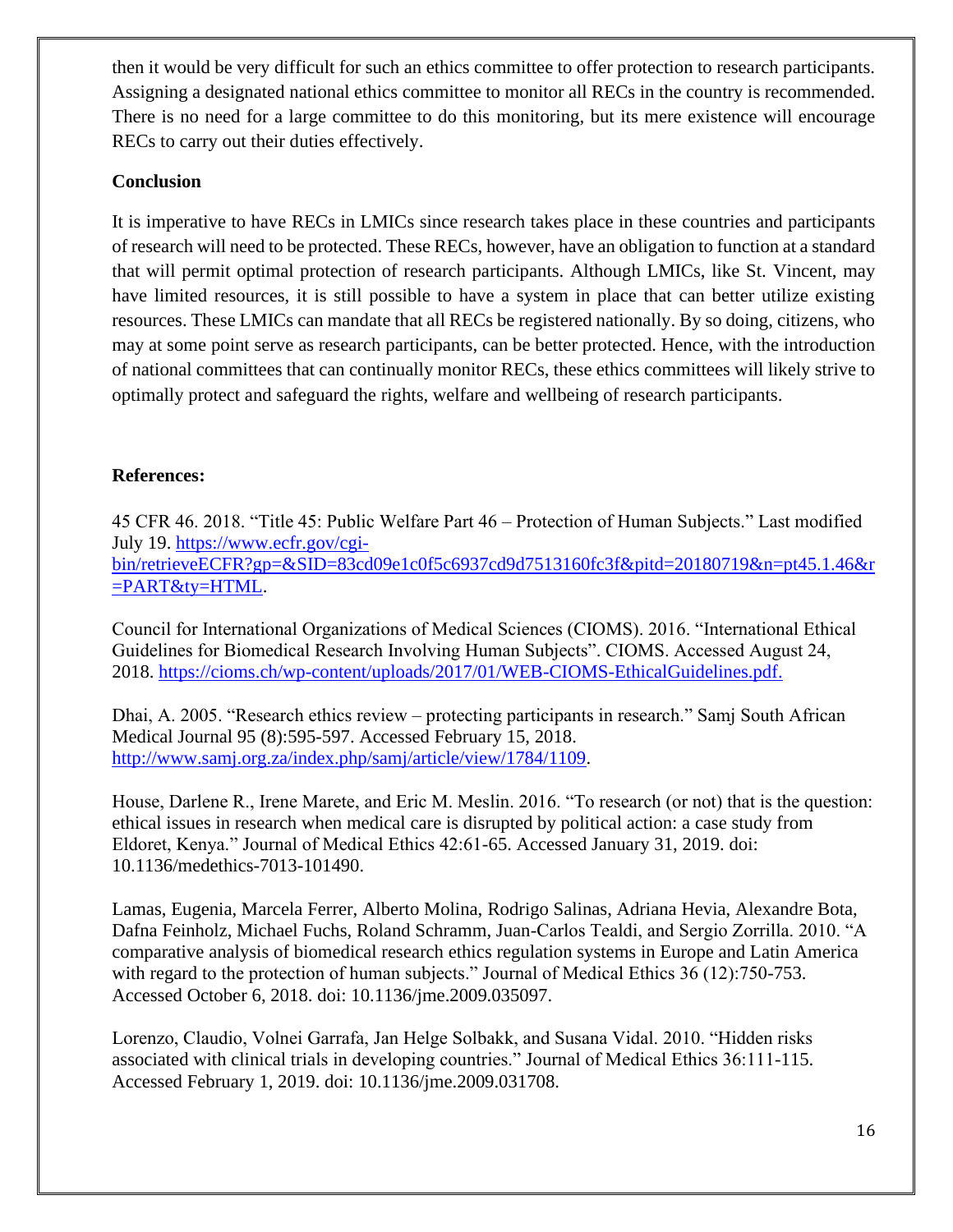Pence, Gregory E. 2015. "Medical Research on Vulnerable Human Subjects." In *Medical Ethics Accounts of Ground-Breaking Cases*, edited by Gregory E. Pence, 186-207. New York: McGraw-Hill Education.

The Belmont Report. 1979. "The Belmont Report." Last modified April 18. [https://www.hhs.gov/ohrp/regulations-and-policy/belmont-report/read-the-belmont-report/index.html.](https://www.hhs.gov/ohrp/regulations-and-policy/belmont-report/read-the-belmont-report/index.html)

Zarowsky, Christina, Slim Haddad, and Vinh-Kim Nguyen. 2013. "Beyond 'vulnerable groups': contexts and dynamics of vulnerability." Global Health Promotion 20:3-9, 92-99. Accessed August 18, 2018. [https://search-proquest-](https://search-proquest-com.ezproxy.is.ed.ac.uk/docview/1369816737/fulltextPDF/4F3CAB587E614128PQ/1?accountid=10673)

[com.ezproxy.is.ed.ac.uk/docview/1369816737/fulltextPDF/4F3CAB587E614128PQ/1?accountid=10](https://search-proquest-com.ezproxy.is.ed.ac.uk/docview/1369816737/fulltextPDF/4F3CAB587E614128PQ/1?accountid=10673) [673.](https://search-proquest-com.ezproxy.is.ed.ac.uk/docview/1369816737/fulltextPDF/4F3CAB587E614128PQ/1?accountid=10673)

## <span id="page-16-0"></span>**Caribbean Research Ethics Education Initiative (CREEi) 2020-2024 Cheryl Macpherson BSEC Past President, Professor, SGU; Senior Research Fellow, WINDREF**

The Caribbean Research Ethics Education Initiative (CREEi) is back! Many CREEi alumni have become BSEC members and are advancing research ethics in their own institutions and countries through teaching, research, or policy work. Funding for CREEi was renewed in February 2020 (Fogarty International Center of the National Institutes of Health Award # R25TW009731) and is being held at the Windward Islands Research and Education Foundation (WINDREF) in Grenada under the leadership of BSEC's Past President, Professor Cheryl Macpherson.

CREEi remains a partnership of 3 institutions: Universidad de Autonoma in Mexico (UAQ) led by Dr Hilda Romero, Clarkson University in the USA (CU) led by Dr Paul Cummins, and WINDREF/St George's University (SGU) in Grenada. Sean Philpott-Jones who developed and led CREEi's first iteration left CU but remains involved as a new member of our Advisory Board. We are grateful to Sean for his important regional contribution and ongoing support, and to the Fogarty International Center of the National Institutes of Health for Award # R25TW009731 which provides full scholarships to CREEi fellows.

CREEi 2020-2024 retains some original Advisory Board members and adds, in addition to Sean, Sergio Litewka at the University of Miami and its online research ethics CITI program. Faculty include BSEC's founder and past president Derrick Aarons, Bob Hall, Jose Salvadore Arellano; CREEi alumni Sharmella Roopchand-Martin, Bernardo Garcia, Eduardo Farias Trujillo, and Maria Concepcion Mendez Gomez Humaran.

Like its predecessor, CREEi 2020-2024 aims to impart and strengthen expertise in research ethics and bioethics across the region and to equip its graduates to function as researchers, educators, policy advocates, or academics. The responsible conduct of research (RCR) remains a core value. CREEi will now offer only a two-year masters degree in "Bioethics and Research Ethics" (not the previous oneyear certificate), with full scholarships from the NIH-FIC. The first cohort of CREEi fellows will now be able to receive masters degrees from Clarkson University (CU) upon successful completion of the two year program. A process to transition the degree granting to SGU and UAQ will be designed and implemented for the second and/or third cohorts.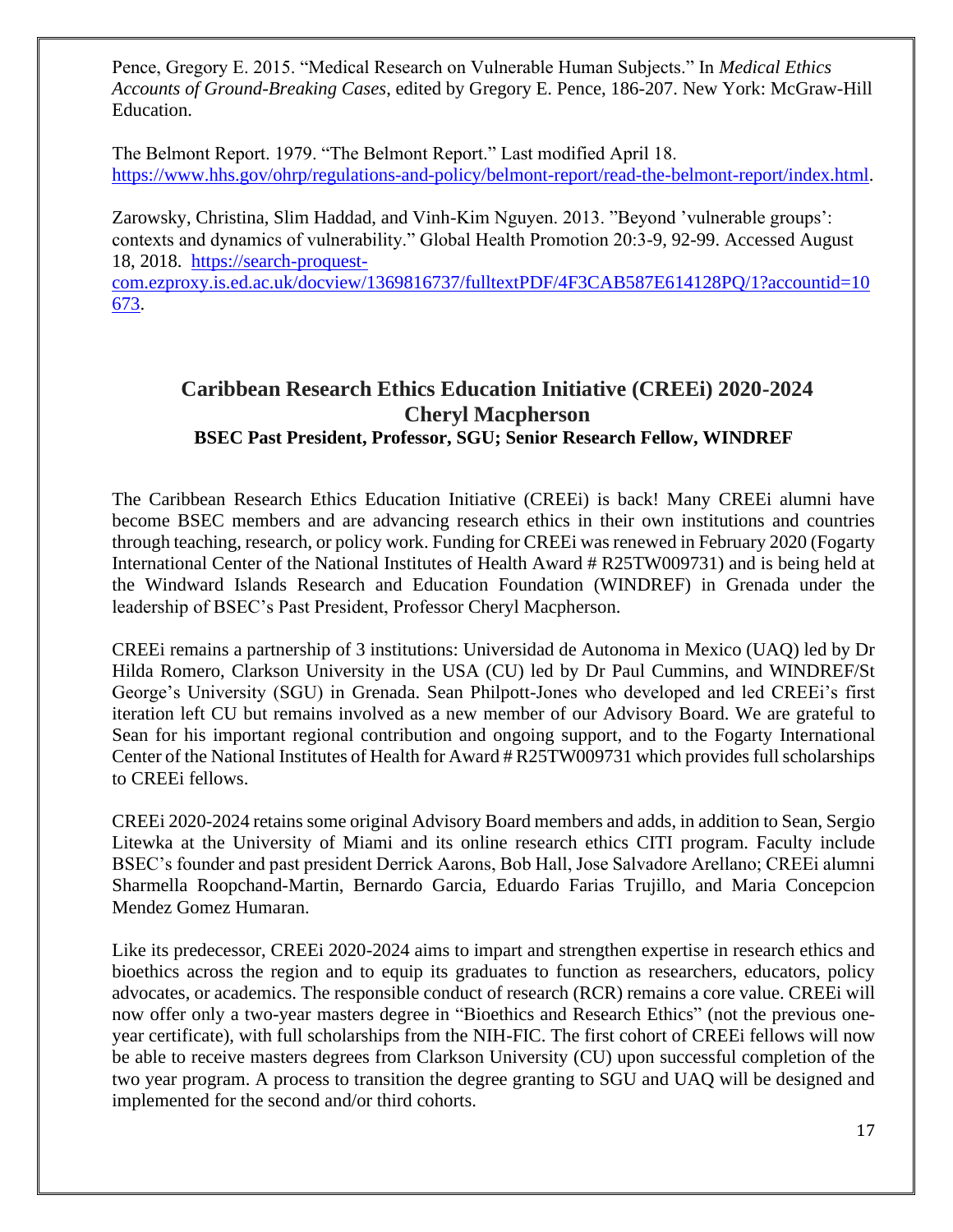A unique feature of the new CREEi is that fellows in each cohort will include those from both English and Spanish speaking countries in order to deepen cross-cultural understandings, insights, and partnerships across the region. They do not have to be bilingual as the program will have English and Spanish translations. . Also new, is the opportunity to design, conduct, and prepare a manuscript for submission to a mainstream journal over one year. Fellows are required to produce either a research paper on research ethics to submit for publication or a capstone paper reflecting a one-year education or policy project. It retains its original structure of online courses bookended by intensive onsite courses.

CREEi aims to attract those involved in research ethics committees?/IRBs or in health-related professions including medicine, pharmacy, public health, information technology, academia, law, and others.

Applicants must have a bachelor's degree or equivalent and be citizens of countries in the Caribbean Basin classified by the World Bank in 2020 as low- or middle-income (those eligible are listed in the Call for Applications). They must demonstrate strong interest and professional goals relevant to research ethics or bioethics and be positioned to integrate their CREEi education into their employment or career. The Call for Applications and the Application Form can be downloaded from the BSEC website<http://www.bioethicscaribe.org/blogannouncements.html> and from [http://unidadbioetica.com](http://unidadbioetica.com/) and<http://filosofia.uaq.mx/ub/index.php> .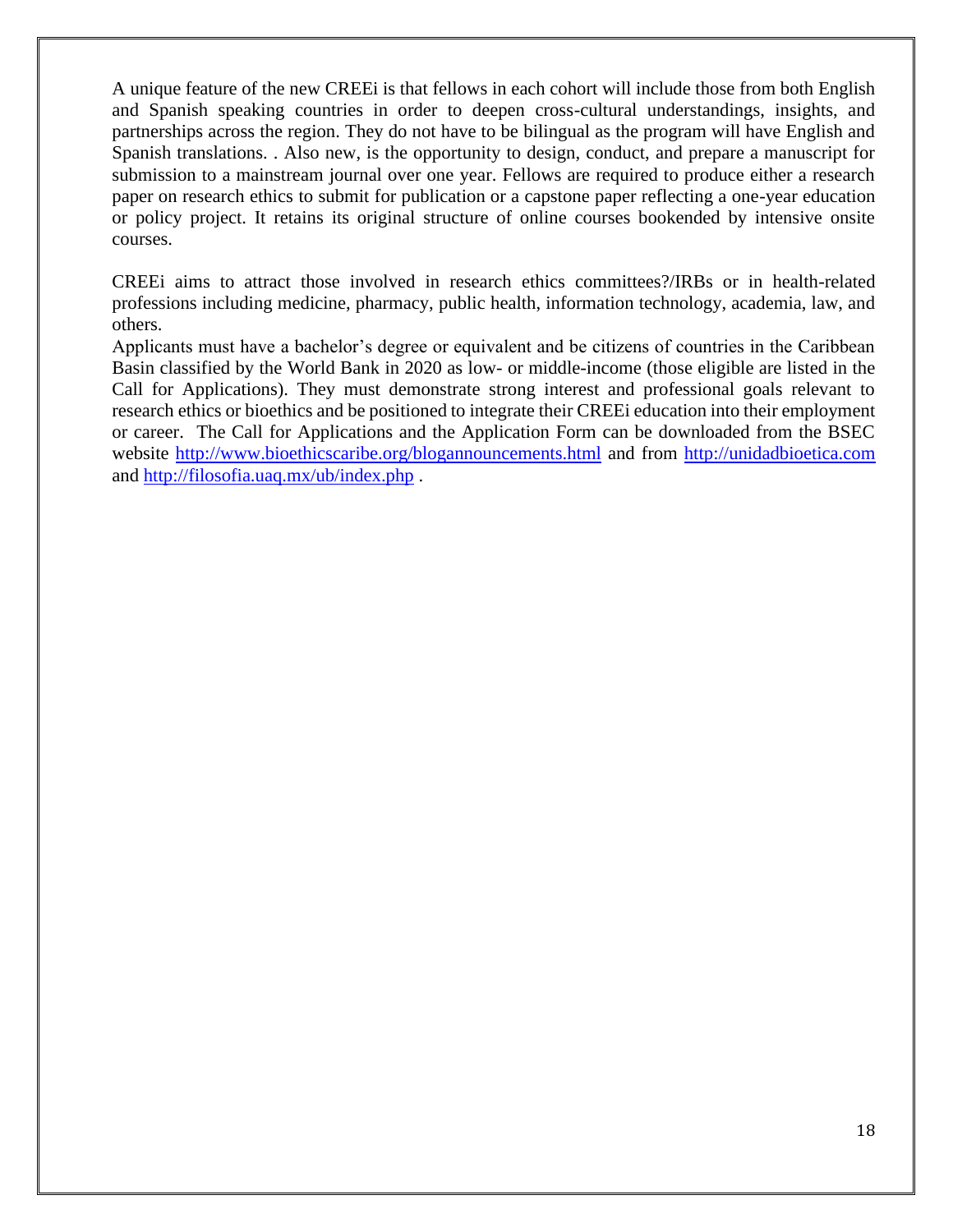# **COVID-19**

# <span id="page-18-1"></span><span id="page-18-0"></span>**COVID-19 STATEMENT FROM THE BIOETHICS SOCIETY OF THE ENGLISH-SPEAKING CARIBBEAN**

We are living in unusual times, with more than 173 countries globally being affected by the Covid-19 pandemic. With so much of politicisation, pointing fingers, blame-games and harsh statements from many circles, it is imperative that BSEC must express its standpoint regarding the ethical aspects of this whole scenario.

In addition to ill-health (both physical and psychological) caused by this pandemic, there are multifarious major ethical concerns with respect to personal and social responsibilities, economic adversities and vulnerability of groups of individuals.

The ethical concerns may be approached by two major areas – healthcare setting and societal setting.

With respect to healthcare, resource allocation and rationing are the major issues. Throughout the world, it is common knowledge that public healthcare systems are underfunded and this pandemic has opened the eyes of many regarding the importance of strengthening primary and public healthcare allocating more resources to this area of medicine. Until vaccines and treatment drugs are developed, the primary method of preventing this disease is personal and public hygiene, in addition to isolation.

In countries where there is a raging spread of the disease and the healthcare settings are overwhelmed, there is already rationing of services based on *ad hoc* criteria. This includes denying testing, hospitalization, ICU care, ventilatory support, etc.

Regarding healthcare providers, there have been situations where they have to attend to Covid-19 patients without proper personal protective equipment (PPE), which has introduced an ethical dilemma of whether the providers can refuse to attend to such patients. Hoarding of drugs, PPE, and use of untested drugs are other major ethical concerns.

Health research is extremely crucial at this juncture; however highest ethical standards must be adhered to, especially when new interventions and clinical trials are undertaken.

With respect to societal setting, although fraught with controversies, when it is a national shutdown, it is everyone's personal responsibility to abide by the rules, not only because it is illegal, but also because every single person may be a reason for spreading the virus. This concern for others (beneficence) is one of the major personal ethical responsibility one should display at this point of time.

Another major social responsibility is avoiding the spread of fake news, unverified claims, sensational news, protected health information of patients in the social media.

Price-hiking (gouging), hoarding essential amenities, distributing things on sectarian or other such discriminatory basis are all unethical behaviours reported during this time of pandemic.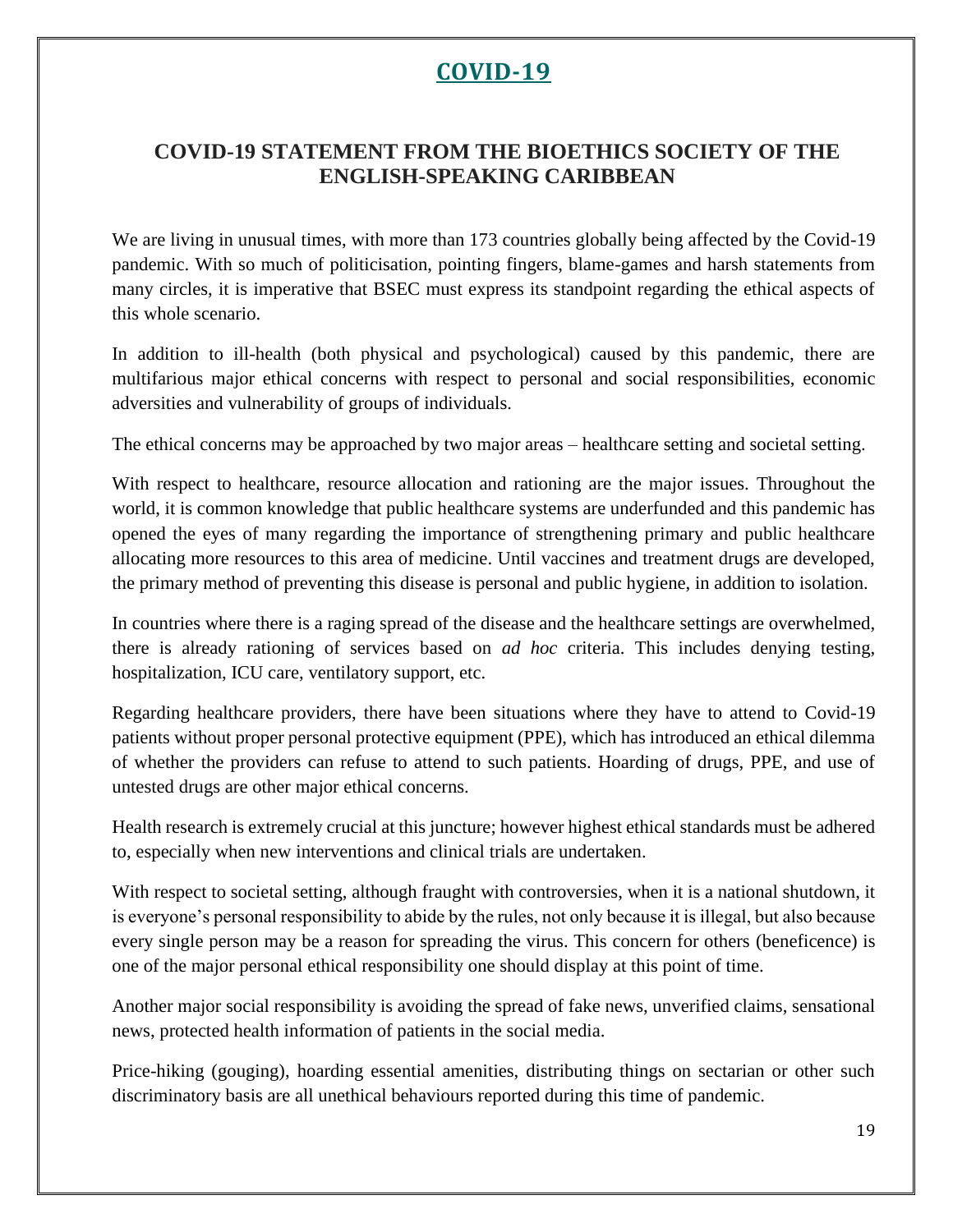BSEC wishes to reinforce the personal and social ethical responsibilities of every global citizen during these important times of our life in order to tide over this scourge collectively, adopting scientific and ethical strategies.

Wish you all a safe and healthy life ahead.

#### <span id="page-19-0"></span>**SOLIDARITY Trial – Identifying Effective Treatments for COVID-19 - Professor Donald T. Simeon Director, Caribbean Centre for Health Systems Research and Development, UWI, St Augustine**

At the time of writing, there were over three million (3, 000, 000) confirmed cases of COVID-19 and over 210 000 deaths from this dreaded disease. The pandemic has affected every country on the planet, with devastating effects in many. Caribbean countries have been doing a good job in containing the spread of infections within their jurisdictions, however there is still no cure or widely accepted treatment. Researchers all over the world have been working overtime to better understand this novel corona virus (SARS-CoV-2) which causes COVID-19, identify effective treatments, and produce a safe and effective vaccine.

In order to identify pharmaceutical interventions that are effective in the treatment of diseases and to determine and measure side effects, researchers depend on randomized controlled (clinical) trials. It was therefore no surprise that health researchers have been very busy designing and conducting clinical trials to identify treatments for COVID-19. As of April 21, there are over [500 registered trials](https://www.thelancet.com/journals/landig/article/PIIS2589-7500(20)30086-8/fulltext) investigating the effectiveness of a range of interventions, which include antiviral drugs, antimalarials, traditional medicines, stem cell treatment, convalescent plasma, immunosuppressants, and vaccines.

The World Health Organization (WHO) is conducting one of the largest trials, aptly termed the 'Solidarity' Trial. Countries all over the world were invited to participate giving them the opportunity to contribute to the identification of a safe and effective cure for COVID-19. Significantly, four Caribbean countries have indicated interest in participating in this Trial. Consequently, researchers at The University of the West Indies has established a regional steering committee, to support these countries in their preparation for the Trial.

The [Solidarity Trial](https://www.who.int/emergencies/diseases/novel-coronavirus-2019/global-research-on-novel-coronavirus-2019-ncov/solidarity-clinical-trial-for-covid-19-treatments) is designed to assess the effectiveness of four pharmaceutical interventions to slow the progression of COVID-19 disease or improve survival of the patients. The interventions are being compared against standard of care, which has been defined by each country and depends on best practices and availability of resources. The four trial interventions are remdesivir (an experimental antiviral drug); chloroquine and hydroxychloroquine (drugs used to treat malaria); combination of lopinavir and ritonavir (two HIV drugs); and lopinavir/ritonavir plus interferon-beta (drug with immunomodulatory properties that can cripple viruses).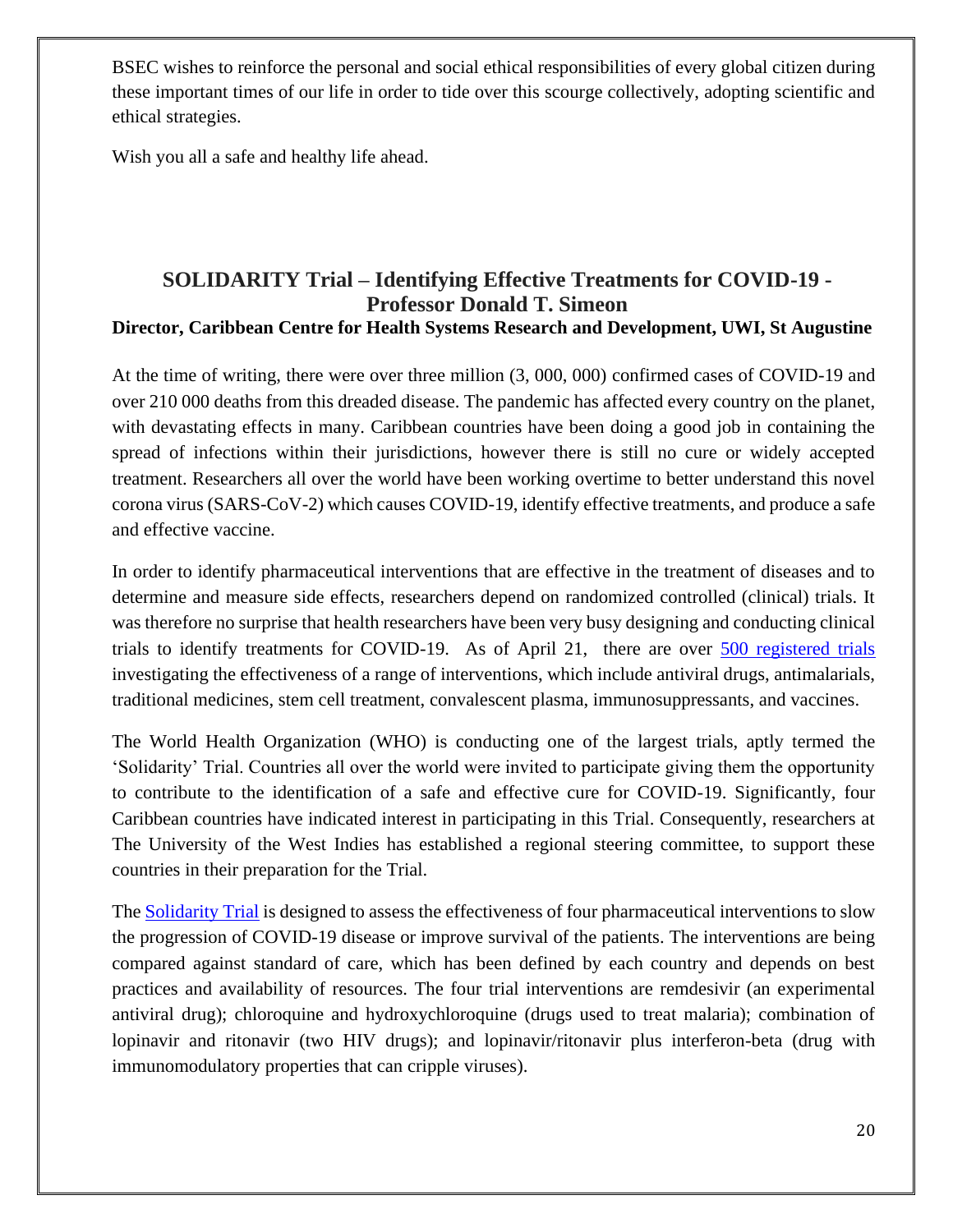A Steering Committee established by and based at WHO is managing the Trial. This Committee was charged with the responsibility of randomizing recruited patients at the various sites to the treatments, monitoring side effects, conducting interim analyses to determine *inter alia* whether there is a need to make any changes to the treatments or even to stop the study. Each participating country was also required to establish a local trial performance committee, comprising persons with expertise in pharmacy, medicine, ethics, data management as well as at least one lay representative. These committees have a critical oversight role to monitor and supervise the progress of the Trial.

Proper ethical oversight of the Trial was important. This started with approval from the relevant local research ethics committees. WHO provided each country with a copy of the standardized trial protocol and informed consent form. However, both had to be reviewed for cultural appropriateness, and amendments were made if necessary. The critical role of research ethics committees (RECs) during times of emergencies, such as this pandemic, was highlighted. Accelerated review of urgent research was required. Researchers were held at an even higher standard than usual since research subjects were likely to be particularly vulnerable. Indeed, it was suggested that a dedicated REC be appointed to conduct such urgent reviews during emergencies to fast-track the approval of research that would be required to guide urgent policy development as well as clinical and other actions. This requirement was included in the draft National Health Research Policy for Trinidad and Tobago. Unfortunately, the Policy is awaiting Cabinet approval so urgent COVID-related research proposals may have to be approved by multiple RECs before research could commence.

Another ethical issue with the conduct of the Solidarity Trial was the availability of the trial drugs. The medications being investigated may have been in stock in a country for the treatment of other conditions and using them for the Trial could have resulted in their unavailability for the patients for whom they were initially procured. Importantly, WHO indicated that they would supply the Trial drugs to participating countries to avoid stock-outs and to ensure that the health of other patients was not compromised.

The Caribbean has a proud track record of making timely scientific contributions towards the treatment of important international public health conditions. Participation in the Solidarity Trial has provided an opportunity to further strengthen the Region's image and status in the international health research community.

All the participating countries, researchers and health officials deserve our heartiest congratulations. We look forward to the timely identification of effective treatments in order to save lives and a safe vaccine to prevent new infections.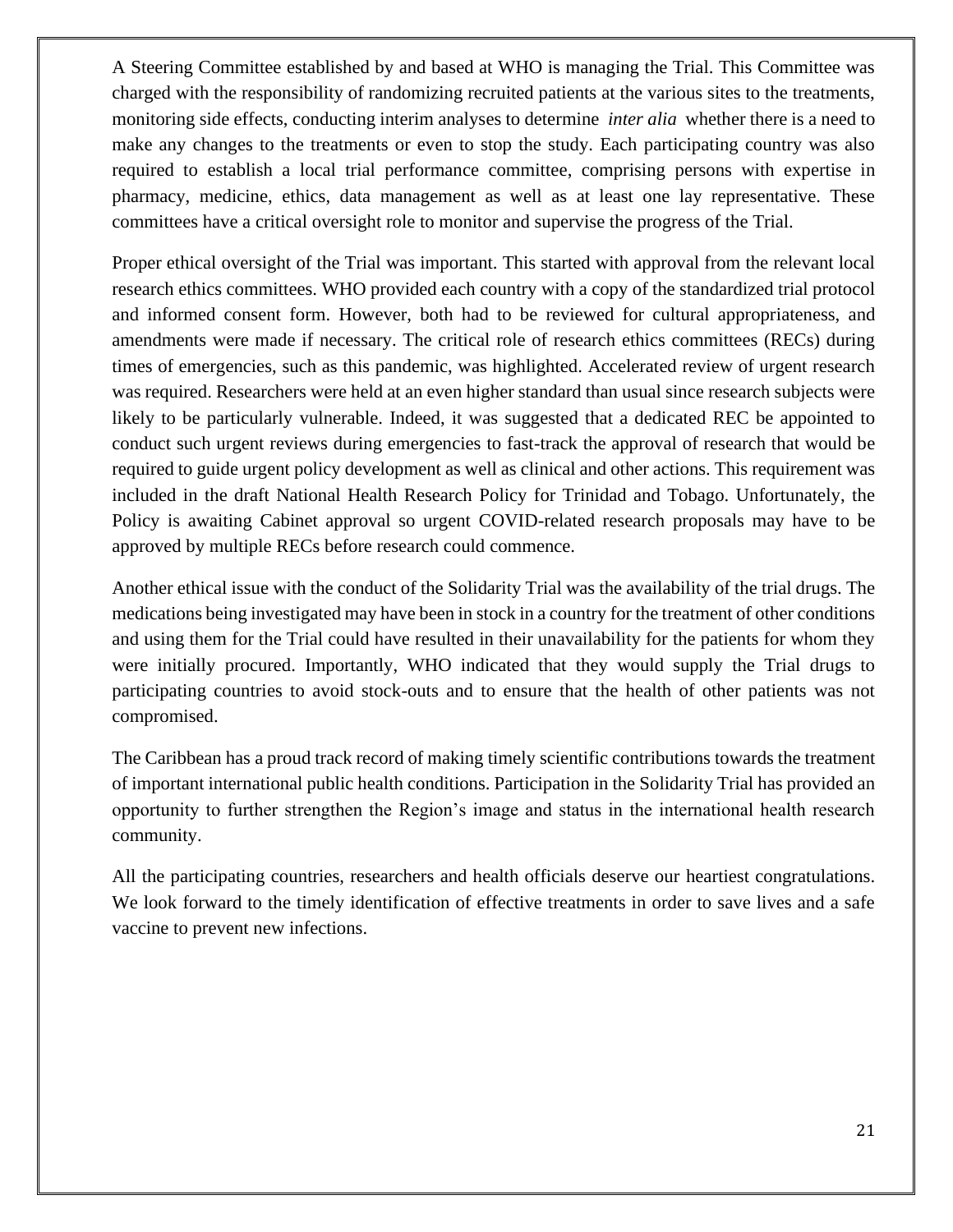## <span id="page-21-0"></span>**COVID 19 – An Eye-Opener for Humanity to Care for The Underserved - Hariharan Seetharaman Professor of Anaesthesiology and Critical Care Medicine Director of Graduate Studies & Research, UWI, St. Augustine**

The ICU team in a tertiary-care hospital received a call at around 9 pm from a peripheral hospital informing that a patient is being referred with suspected Covid-19.

The patient was wheeled into an isolation room in the Accident and Emergency Department. There was one personal protective equipment (PPE) suit available, which was used by an ICU doctor to clinically examine and attach the patient on to a mechanical ventilator.

Regular hospitals did not have enough supply of PPE required to care for Covid-19 patients, since these were predominantly allocated to dedicated 'quarantine' hospitals.

The tests to confirm the diagnosis of Covid-19 were performed, but the results would only be made available from the public-health laboratory after a period of 24-48 hours.

Meanwhile, the doctor had to doff the PPE, in order to return to the ICU and provide care for non-Covid-19 patients.

The patient was on a mechanical ventilator but there was no PPE for a nurse to provide bedside care; nor for any healthcare worker to undertake cardiopulmonary resuscitation on the patient who had a cardiac arrest, early in the morning. The patient demised unfortunately without receiving the optimal care.

Although this actually happened in a developing country, the situation is not any better in the developed world.

The media is filled with similar stories, where people died because of the scarcity of amenities including (but not limited to) diagnostic tests, ambulances, N-95 masks, hospital and ICU beds, mechanical ventilators, and human resources.

It is a well-known reality that this pandemic, with its enhanced power of transmissibility, pushed every country into panic, not giving enough time to put in place adequate preparatory and counter measures. However, the personal ethical dilemma of medical practitioners, determined by their Hippocratic Oath to save patients' lives, (endangering their own lives) is worth discussing.

The ethical questions that come to the fore are as follows:

- 1. Should healthcare providers risk their life in trying to save a patient without a PPE, knowing fully well that the disease is extremely contagious?
- 2. Can a provider refuse to provide care to a patient in the absence of a PPE?
- 3. If a patient dies due to suboptimal care exclusively because of the unavailability of PPE for the health provider, is the provider deemed legally culpable for the death of the patient?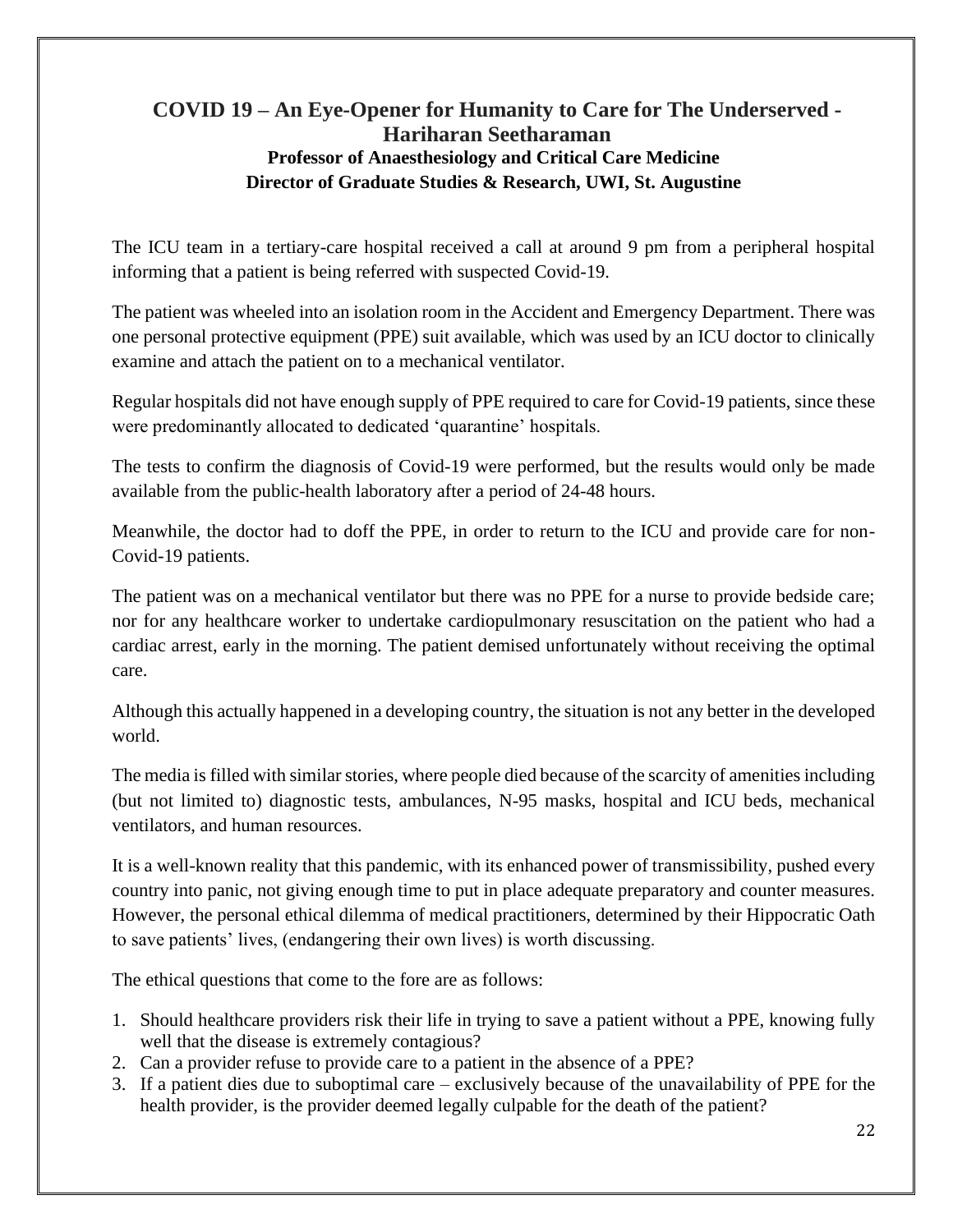- 4. Can the healthcare system be an attributable causative factor for death, for not having resources required for the care of the patient?
- 5. What is the personal ethical responsibility of the provider in such a situation?
- 6. The pathology of Covid-19 consumes the patient, the system is overwhelmed, and the providers are often passive observers, unable to do anything because of the lack of resources. Does this absolve the healthcare providers of their moral responsibility?

In many countries of the developed world, the governments, systems, hospitals, laboratories, health providers, lack of medicines, etc., are being blamed when this new emerging infection started afflicting their country, albeit they were boasting all these days that their country was the 'best' in terms of healthcare delivery! There are calls for scientists to rush and prepare a vaccine for Covid-19!

But, isn't this a stark reminder of how people die every day in poor, underserved areas, because they do not even have basic health facilities to address simple, preventable and curable diseases? Why has humanity for a long time turned a blind eye towards these underserved areas?

There are still horror stories out of the African continent that in some areas, people cannot even see *one* doctor, much less an ICU, in a 100-mile surrounding area!

Why the rich countries in the world and the United Nations did not see this as a priority to save lives in these regions in a war-footing, when discussions revolve around waging wars and sending armies to intimidate ideologically different countries and regimes?

Is it not shameful that the World Health Organization continues to maintain a list of the so-called "Neglected Diseases" in 2020?

Why pharmaceutical and technocratic industries did not bother to find medicines and vaccines for diseases prevalent in these areas?

Ebola was identified as early as 1976, but there was no effort to find a vaccine for decades when the disease was limited to one continent, however when it hit the shores of the developed world in 2016, within two years a vaccine was brought into use!

Covid-19 is an eye-opener to the need for solidarity with all of humanity and for treating every other human on this earth with the same compassion and diligence, which we require of our own compatriots in the wake of this pandemic. Let us take a resolve that healthcare is a basic human right - irrespective of the geographical, socioeconomic and other such factors which continuously threaten to deprive humans of this right!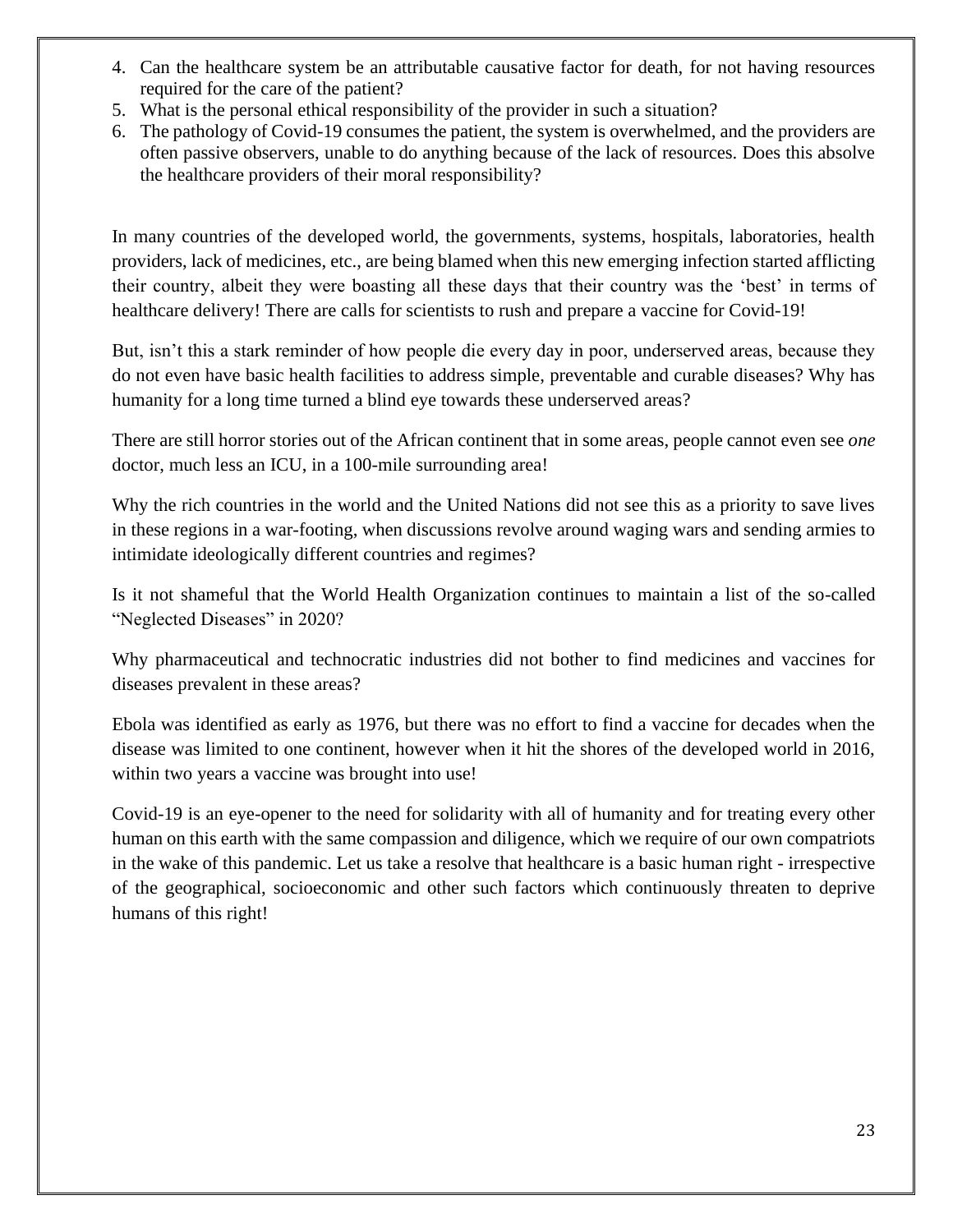#### <span id="page-23-0"></span>**COVID-19 – Experiences from St. Vincent and the Grenadines Shakel Henson, BSc, MD, MPH, MSc, MSc, MSBioethics, FRSPH, FRSTMH.**

#### **Introduction**

The World Health Organization (WHO) defined health in terms of physical, social and mental wellbeing. All three aspects of health have been greatly challenged by the newly emerging infectious disease, the Coronavirus Disease (COVID-19). This ongoing threat to global health security rapidly transformed the world and continues to severely affect the morbidity and mortality rates of countries worldwide (WHO, 2020a). St. Vincent and the Grenadines (SVG), an upper middle-income Englishspeaking Caribbean country, like many other countries, has not been spared the wrath of COVID-19 (WHO, 2020b). Despite the efforts of the Ministry of Health, Wellness and the Environment (MOHWE) in SVG to sensitize the Vincentian public about COVID-19, some Vincentians still possess a laissez-faire attitude towards the disease.

#### **Situation in St. Vincent and the Grenadines**

The Government of SVG has been doing a remarkable job educating the public on preventive measures that ought to be implemented to minimize the spread of COVID-19 (MOHWE, 2020a). Information has been made readily available through different media including the radio, television and Facebook. Schools were closed one week earlier, following the report of a COVID-19 case, and up to the present time, which is one month after this early closure, they remain closed (API, 2020). Private and public businesses have been adhering to the advice from the MOHWE in SVG to the extent that social distancing is strongly encouraged and in some cases enforced; hand-washing stations have been set up; use of hand sanitizers have become a normal practice; the wearing of masks is heavily supported; among other gestures.

Following the closure of schools on the  $20<sup>th</sup>$  March 2020 (API, 2020), the mode of teaching was transformed and students now have to adapt to a system of online learning. Unfortunately, as evidenced by my own daughter's experience, the online platform has been inaccessible to all students thus making the delivery of lessons challenging. Thus far, half of the students in my daughter's class have not yet logged on to the online platform and lessons have been delivered inconsistently. Teachers appear to be intimidated by the process and some classes, like Needlework, have not been taught at all because the author believes that teaching such courses will require a lot of creativity and additional teaching tools to make learning feasible for students.

Adjusting to the sudden change and new way of life appears to be difficult for some individuals. Although social distancing is strongly encouraged and enforced in some business places, persons waiting on the outside to enter such places line up close to each other; constantly babble in some instances; and even criticize these places, like the supermarkets, for the measures that they have implemented. Some people go to the extent of blaming the country and the Government of SVG for the supposed "nonsense" that presently exists stating, for example, that it is only in SVG that people have to line up to go into the supermarket. Despite numerous warnings, in some cases it has been difficult to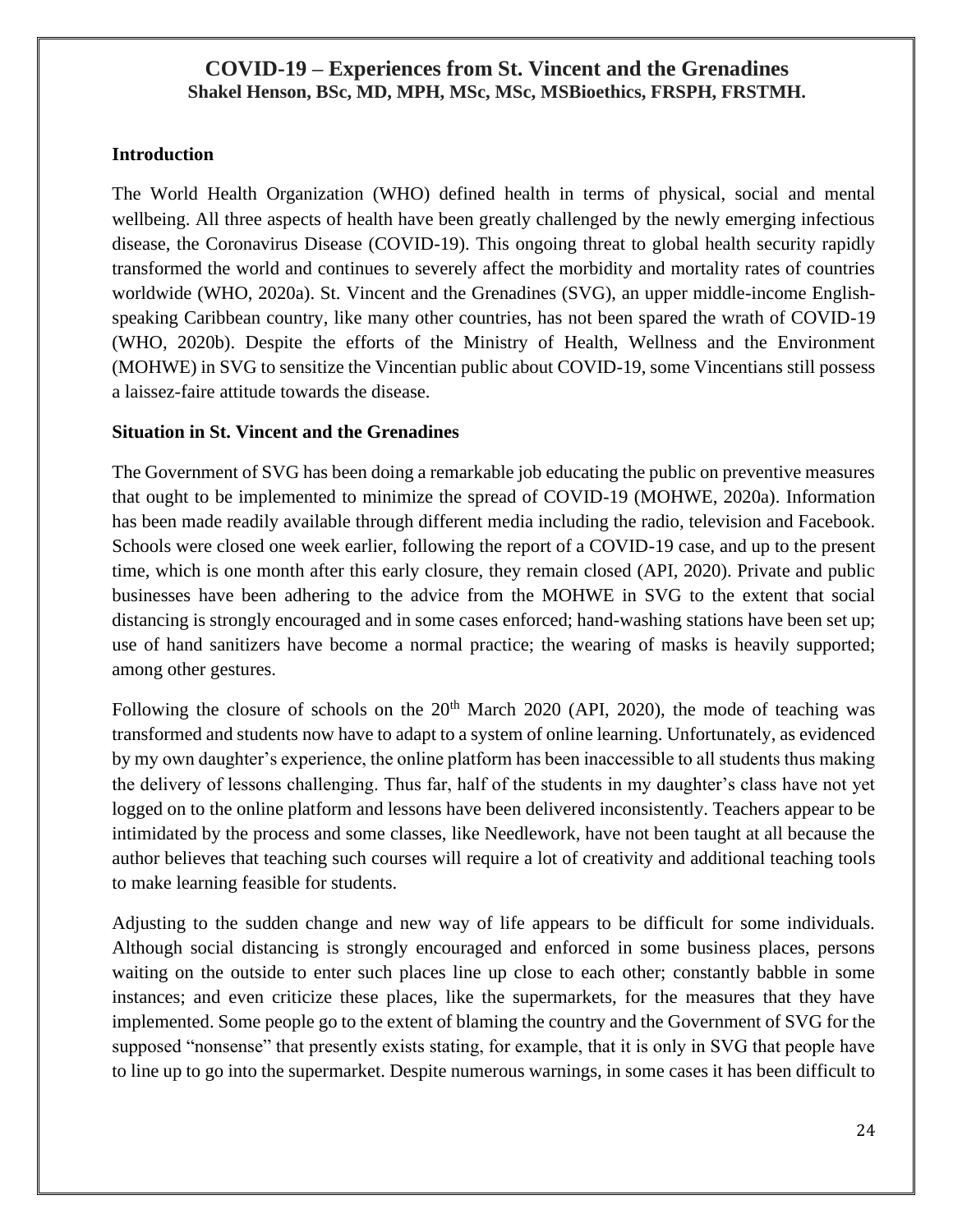control the number on people who attend social gatherings, like funerals. Persons still congregate to socialize and do so in close proximity to each other.

With an intention to keep the economy going so that many persons can still remain employed and be able to feed their families, the Government of SVG has not issued curfews or shut down the country. Despite these measures, however, some individuals, like those who work in the hotel industry, have lost their jobs while others have had a reduction in their salaries.

To help its citizens, the Vincentian Government has offered grants to young persons with business ideas; given money to taxi drivers and others whose incomes were severely affected by COVID-19; assisted the unemployed through its economic relief plan; and encouraged lending agencies in the country to offer moratoriums of at least three months to assist those persons who have been financially displaced (Searchlight, 2020a; Searchlight, 2020b).

#### **Criticisms**

The Government of SVG has been heavily criticized for the manner in which it has addressed the COVID-19 situation. There have been criticisms about not closing the country's borders; bringing the Vincentian sailors, most of whom are stranded at sea, home; failing to shut down the country; among others. Despite such criticisms, as of the 29<sup>th</sup> April 2020, SVG has only reported 16 cases of COVID-19 (MOHWE, 2020b). There have been no deaths up to this date; 8 persons recovered; 8 active cases exist; 121 persons have been tested for the virus; 3 results are pending; and 114 individuals are in quarantine (MOHWE, 2020b).

It is believed that more persons would have been in an economic crisis if the country was shut down. Although it is not entirely business as usual in SVG, some may argue that the liberty that Vincentians have amidst the COVID-19 crisis will permit them to keep a sound mind and prevent some noncommunicable diseases, like mental health disorders, from escalating. Contrarily, others may debate that the complacency that exists may result in a sharp rise of COVID-19 cases in the imminent future, especially in light of recent suspected community transmissions (iWN, 2020). Some controversy has surfaced through the media and some individuals even blame these platforms for the complacency that exists among Vincentians. The first COVID-19 case in SVG was reported on the 11<sup>th</sup> March 2020 (WHO, 2020b; MOHWE, 2020a). This case later recovered, and the country was promoted by the media as being "COVID-19 free" on the 27<sup>th</sup> March 2020 (News784, 2020a). The MOHWE in SVG attempted to do some damage control following the aforementioned and urged Vincentians to continue to adhere to the COVID-19 recommended preventive measures (facebook, 2020). Several days after this "COVID-19 free" claim in SVG, the country reported its second COVID-19 case on the 1st April 2020 (News784, 2020b). Thereafter, there has been a steady increase in the number of cases of COVID-19 in SVG but fortunately no deaths (MOHWE, 2020b).

A statement from the first identified COVID-19 case in SVG was one that criticized the manner in which the situation was handled. Initially, there was denial by some health-care workers that this was truly a COVID-19 case but thereafter the patient's complaints were taken seriously and within one day a test for COVID-19 was done. This patient who had recently returned home to SVG from the United Kingdom, tested positive for the disease but had mild symptoms (MOHWE, 2020a). According to this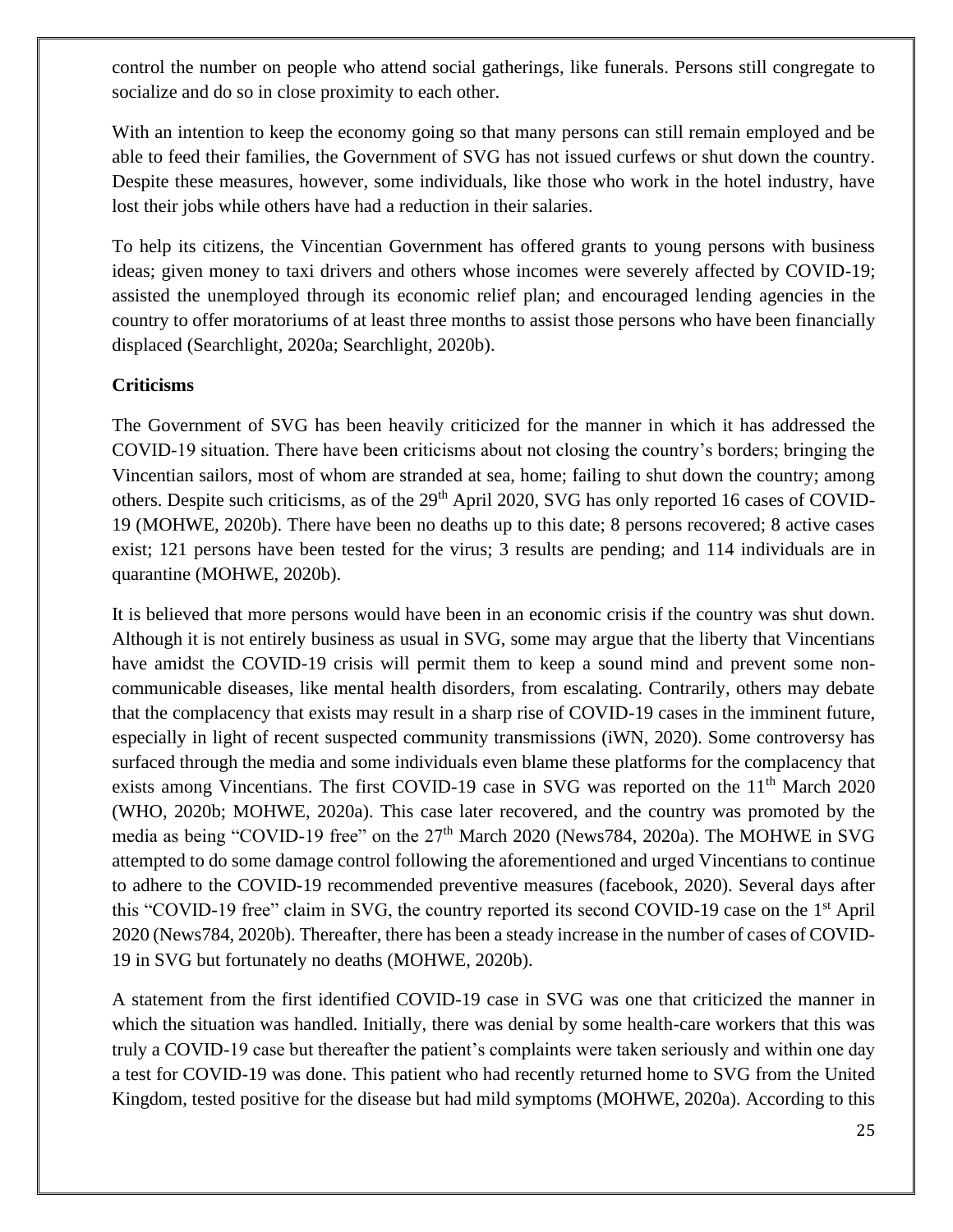patient, a young female lawyer, the worst part of being tested positive for COVID-19 was the discrimination, cyberbullying and loss of confidentiality that ensued (News784, 2020c).

It was painful to hear the experiences of this patient. Perhaps it was fear and anxiety that caused some members of the Vincentian public to react negatively toward their fellow citizen for contracting an infectious disease. The reasons, however, for reported hostility against the first COVID-19 case in SVG are unclear but the discrimination and loss of confidentiality could have been controlled to some extent. With proper education, discrimination can be minimized and at best should not occur. Loss of confidentiality though, especially through healthcare workers, must never happen.

As a medical doctor, I have first-hand experience of this confidentiality issue and was surprised that some of my own colleagues were involved in circulating the names and addresses of persons who were quarantined due to suspicions of having COVID-19.

#### **Recommendations for the Future**

Lessons can be learnt from this COVID-19 experience that can help to improve the health outcomes of Vincentians and protect their safety and well-being. Fear and anxiety are likely to surface in emergency settings. However, through continual education and preparations for emergency situations, the public can have a better sense of how to prepare for severe outcomes and be optimally protected in the process. Mock exercises on how to address various health issues can be implemented. This will likely come at a cost, but the price will be worthwhile if lives can be saved and panic can be minimized when a true disastrous situation, like COVID-19, surfaces. It will certainly be difficult to predict the effects of newly emerging infectious diseases but by sensitizing the public on the possibility that such diseases can occur and having a clear plan of action in the event of these occurrences will be beneficial.

#### **Conclusion**

Indeed, it was virtually impossible to predict the catastrophe that the world has experienced due to COVID-19 (WHO, 2020a). The author is of the opinion that SVG, like many other countries, was not sufficiently prepared for the magnitude of the effects that have been created by this deadly pandemic. Nonetheless, the experiences of this country and the lessons learnt from other countries can help to boost its emergency preparedness plan so that if ever such a crisis arises again in the future, SVG can be better prepared.

#### References:

API – AGENCY FOR PUBLIC INFORMATION (2020) *Coronavirus (COVID-19) Updates – Schools Across Saint Vincent and the Grenadines to Close One Week Early* [Online]. Kingstown, Ministry of Health, Government of St. Vincent and the Grenadines. Available from: [http://health.gov.vc/health/index.php/c/811-schools-across-saint-vincent-and-the-grenadines](http://health.gov.vc/health/index.php/c/811-schools-across-saint-vincent-and-the-grenadines-to-close-one-week-early)[to-close-one-week-early.](http://health.gov.vc/health/index.php/c/811-schools-across-saint-vincent-and-the-grenadines-to-close-one-week-early)

facebook (2020) *SVG's Covid-19 response.* Available from: [https://www.facebook.com/svgtv/videos/svgs-covid-19-response/899085430542482/.](https://www.facebook.com/svgtv/videos/svgs-covid-19-response/899085430542482/)

26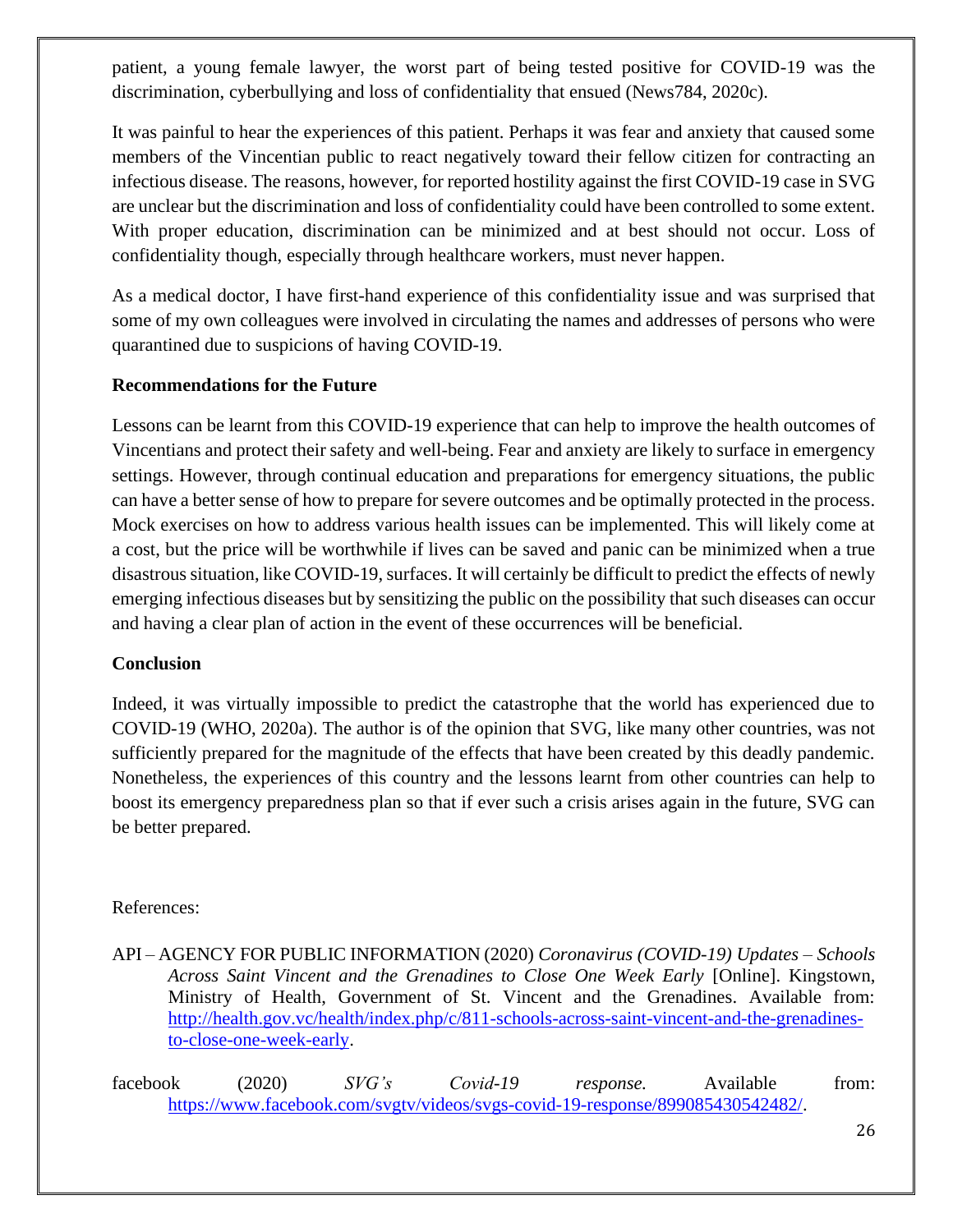- IWN iWitness News (2020) *Latest COVID-19 case could suggest community spread in SVG* [Online]. 21 April. Available from: [https://www.iwnsvg.com/2020/04/21/latest-covid-19-case-could](https://www.iwnsvg.com/2020/04/21/latest-covid-19-case-could-suggest-community-spread-in-svg/)[suggest-community-spread-in-svg/.](https://www.iwnsvg.com/2020/04/21/latest-covid-19-case-could-suggest-community-spread-in-svg/)
- MOHWE MINISTRY OF HEALTH, WELLNESS AND THE ENVIRONMENT (2020a) *Coronavirus (COVID-19) Updates* [Online]. Kingstown, Ministry of Health, Government of St. Vincent and the Grenadines. Available from: [http://health.gov.vc/health/index.php/c/808](http://health.gov.vc/health/index.php/c/808-contact-tracing-li737-march-7th-2020) [contact-tracing-li737-march-7th-2020.](http://health.gov.vc/health/index.php/c/808-contact-tracing-li737-march-7th-2020)
- MOHWE MINISTRY OF HEALTH, WELLNESS AND THE ENVIRONMENT (2020b) St. Vincent and the Grenadines *Coronavirus (COVID-19) Report* [Online]. Kingstown, Ministry of Health, Government of St. Vincent and the Grenadines. Available from: [http://health.gov.vc/health/images/PDF/stories/Dashboard-April-29.png.](http://health.gov.vc/health/images/PDF/stories/Dashboard-April-29.png)
- NEWS784 (2020b). *BREAKING: St Vincent Records Its Second Case of COVID-19* [Online]. 1st April. Available from: [https://news784.com/local-news/breaking-st-vincent-records-its-second-case](https://news784.com/local-news/breaking-st-vincent-records-its-second-case-of-covid-19/)[of-covid-19/.](https://news784.com/local-news/breaking-st-vincent-records-its-second-case-of-covid-19/)
- NEWS784 (2020b). Statement From St Vincent's First COVID-19 Patient [Online]. 10<sup>th</sup> April. Available from: [https://news784.com/local-news/statement-from-st-vincents-first-covid-19](https://news784.com/local-news/statement-from-st-vincents-first-covid-19-patient/) [patient/.](https://news784.com/local-news/statement-from-st-vincents-first-covid-19-patient/)
- NEWS784 (2020a). *St Vincent And The Grenadines Now Coronavirus Free* [Online]. 27th March. Available from: [https://news784.com/local-news/st-vincent-and-the-grenadines-now](https://news784.com/local-news/st-vincent-and-the-grenadines-now-coronavirus-free/)[coronavirus-free/.](https://news784.com/local-news/st-vincent-and-the-grenadines-now-coronavirus-free/)
- SEARCHLIGHT (2020b) *Government program offers PRYME assistance of up to \$40,000 to young*<br> *entrepreneurs* [Online] 24<sup>th</sup> March Available from: *entrepreneurs* [Online]. 24<sup>th</sup> March. Available from: [https://searchlight.vc/searchlight/news/2020/03/24/government-program-offers-pryme](https://searchlight.vc/searchlight/news/2020/03/24/government-program-offers-pryme-assistance-of-up-to-40000-to-young-entrepreneurs/)[assistance-of-up-to-40000-to-young-entrepreneurs/.](https://searchlight.vc/searchlight/news/2020/03/24/government-program-offers-pryme-assistance-of-up-to-40000-to-young-entrepreneurs/)
- SEARCHLIGHT (2020*a*) *PM brings stimulus package to soften COVID-19 impact* [Online]. 27<sup>th</sup> March. Available from: [https://searchlight.vc/searchlight/news/2020/03/27/pm-brings](https://searchlight.vc/searchlight/news/2020/03/27/pm-brings-stimulus-package-to-soften-covid-19-impact/)[stimulus-package-to-soften-covid-19-impact/.](https://searchlight.vc/searchlight/news/2020/03/27/pm-brings-stimulus-package-to-soften-covid-19-impact/)
- WHO WORLD HEALTH ORGANIZATION (2020b) *Coronavirus Disease 2019 (COVID-19) Situation Report - 53* [Online]. Geneva, World Health Organization. Available from: [https://www.who.int/docs/default-source/coronaviruse/situation-reports/20200313](https://www.who.int/docs/default-source/coronaviruse/situation-reports/20200313-sitrep-53-covid-19.pdf?sfvrsn=adb3f72_2) [sitrep-53-covid-19.pdf?sfvrsn=adb3f72\\_2.](https://www.who.int/docs/default-source/coronaviruse/situation-reports/20200313-sitrep-53-covid-19.pdf?sfvrsn=adb3f72_2)
- WHO WORLD HEALTH ORGANIZATION (2020a) *Coronavirus Disease 2019 (COVID-19) Situation Report - 102* [Online]. Geneva, World Health Organization. Available from: [https://www.who.int/docs/default-source/coronaviruse/situation-reports/20200501](https://www.who.int/docs/default-source/coronaviruse/situation-reports/20200501-covid-19-sitrep.pdf?sfvrsn=742f4a18_2) [covid-19-sitrep.pdf?sfvrsn=742f4a18\\_2.](https://www.who.int/docs/default-source/coronaviruse/situation-reports/20200501-covid-19-sitrep.pdf?sfvrsn=742f4a18_2)